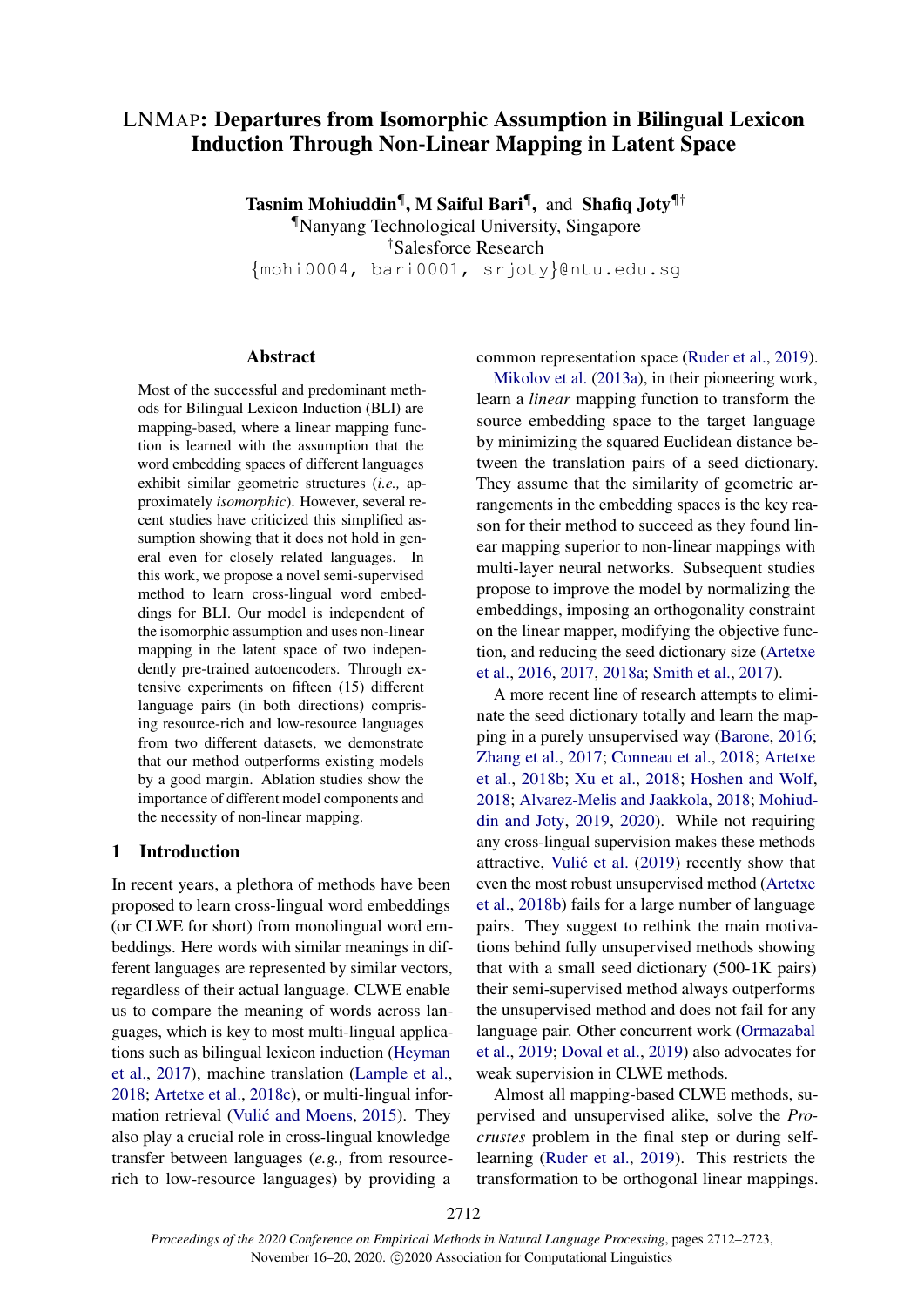However, learning an orthogonal linear mapping inherently assumes that the embedding spaces of different languages exhibit similar geometric structures (*i.e.,* approximately *isomorphic*). Several recent studies have questioned this strong assumption and empirically showed that the isomorphic assumption does not hold in general even for two closely related languages like English and German [\(Søgaard et al.,](#page-10-7) [2018;](#page-10-7) [Patra et al.,](#page-10-8) [2019\)](#page-10-8).

In this work, we propose LNMAP (Latent space Non-linear Mapping), a novel semi-supervised approach that uses *non-linear* mapping in the latent space to learn CLWE. It uses minimal supervision from a seed dictionary, while leveraging semantic information from the monolingual word embeddings. As shown in Figure [1,](#page-2-0) LNMAP comprises two *autoencoders*, one for each language. The auto-encoders are first trained independently in a self-supervised way to induce the latent code space of the respective languages. Then, we use a small seed dictionary to learn the non-linear mappings between the two code spaces. To guide our mapping in the latent space, we include two additional constraints: back-translation and original embedding reconstruction. Crucially, our method does not enforce any strong prior constraints like the orthogonality (or isomorphic), rather it gives the model the flexibility to induce the required latent structures such that it is easier for the non-linear mappers to align them in the code space.

In order to demonstrate the effectiveness and robustness of LNMAP, we conduct extensive experiments on bilingual lexicon induction (BLI) with fifteen (15) different language pairs (in both directions) comprising high- and low-resource languages from two different datasets for different sizes of the seed dictionary. Our results show significant improvements for LNMAP over the state-ofthe-art in most of the tested scenarios. It is particularly very effective for low-resource languages; for example, using 1K seed dictionary, LNMAP yields about 18% absolute improvements on average over a state-of-the-art supervised method [\(Joulin et al.,](#page-9-15) [2018\)](#page-9-15). It also outperforms the most robust unsupervised system of [Artetxe et al.](#page-9-9) [\(2018b\)](#page-9-9) in most of the translation tasks. Interestingly, for resource-rich language pairs, linear autoencoder performs better than non-linear ones. Our ablation study reveals the collaborative nature of LNMAP's different components and efficacy of its non-linear mappings in the code space. We open-source our framework at

[https://ntunlpsg.github.io/project/lnmap/.](https://ntunlpsg.github.io/project/lnmap/)

## 2 Background

Limitations of Isomorphic Assumption. Almost all CLWE methods inherently assume that embedding spaces of different languages are approximately *isomorphic* (i.e., similar in geometric structure). However, recently researchers have questioned this simplified assumption and attributed the performance degradation of existing CLWE methods to the strong mismatches in embedding spaces caused by the linguistic and domain divergences [\(Søgaard et al.,](#page-10-9) [2019;](#page-10-9) [Ormazabal et al.,](#page-10-6) [2019\)](#page-10-6). [Søgaard et al.](#page-10-7) [\(2018\)](#page-10-7) empirically show that even closely related languages are far from being isomorphic. [Nakashole and Flauger](#page-10-10) [\(2018\)](#page-10-10) argue that mapping between embedding spaces of different languages can be approximately linear only at small local regions, but must be non-linear globally. [Patra et al.](#page-10-8) [\(2019\)](#page-10-8) also recently show that etymologically distant language pairs cannot be aligned properly using orthogonal transformations.

Towards Semi-supervised Methods. A number of recent studies have questioned the robustness of existing unsupervised CLWE methods [\(Ruder et al.,](#page-10-1)  $2019$ ). Vulić et al.  $(2019)$  $(2019)$  show that even the most robust unsupervised method [\(Artetxe et al.,](#page-9-9) [2018b\)](#page-9-9) fails for a large number of language pairs; it gives zero (or near zero) BLI performance for 87 out of 210 language pairs. With a seed dictionary of only 500 - 1000 word pairs, their supervised method outperforms unsupervised methods by a wide margin in most language pairs. Other recent work also suggested using semi-supervised methods [\(Patra](#page-10-8) [et al.,](#page-10-8) [2019;](#page-10-8) [Ormazabal et al.,](#page-10-6) [2019\)](#page-10-6).

Mapping in Latent Space. [Mohiuddin and Joty](#page-9-12) [\(2019\)](#page-9-12) propose adversarial autoencoder for *unsupervised* word translation. They use *linear* autoencoders in their model, and the mappers are also linear. They emphasize the benefit of using latent space over the original embedding space. Although their method is more robust than other existing adversarial models, still it suffers from training instability for distant language pairs.

Our Contributions. Our proposed LNMAP is independent of the isomorphic assumption. It uses weak supervision from a small seed dictionary, while leveraging rich structural information from monolingual embeddings. Unlike [Mohiuddin](#page-9-12) [and Joty](#page-9-12) [\(2019\)](#page-9-12), the autoencoders in LNMAP are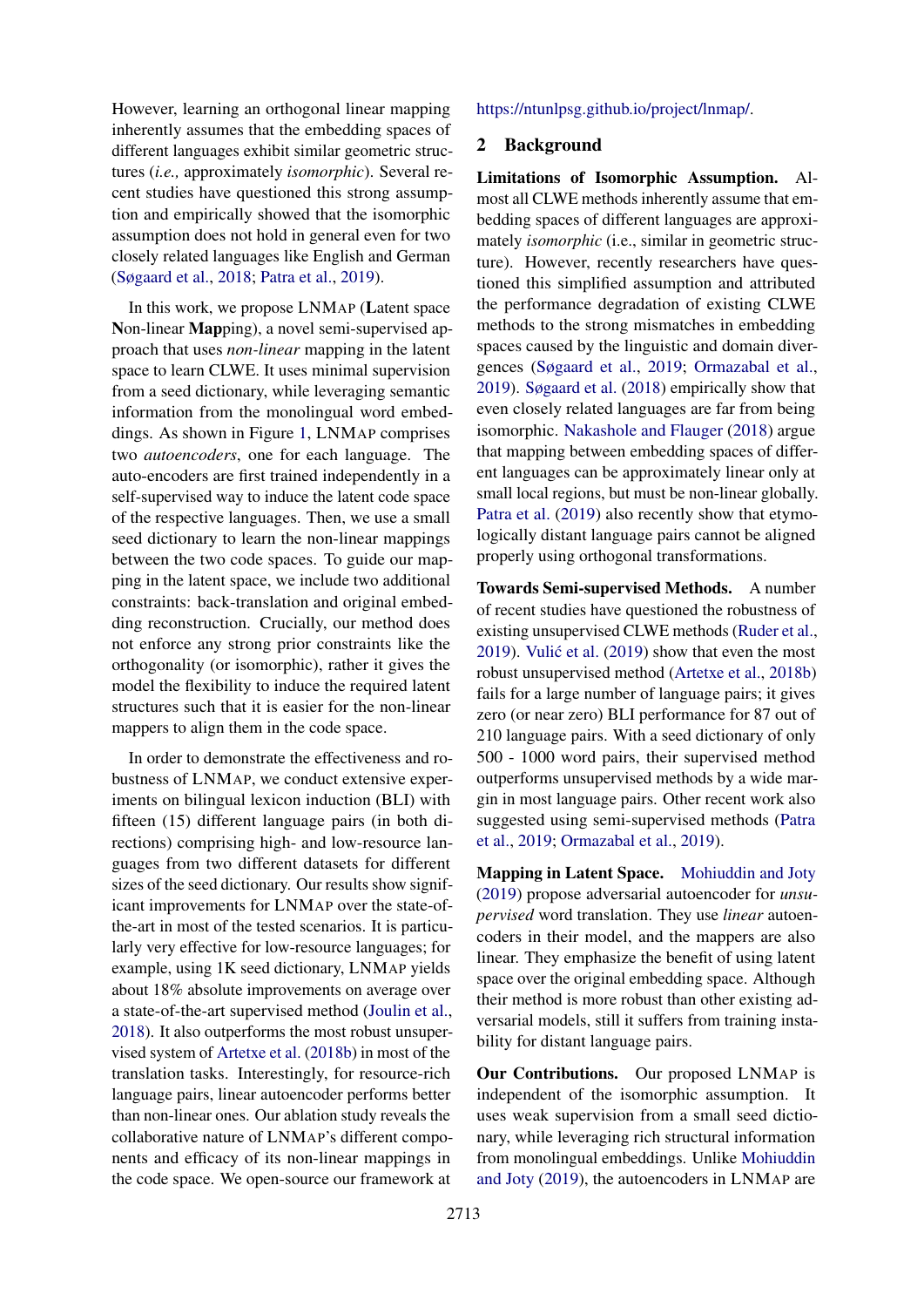<span id="page-2-0"></span>

Figure 1: LNMAP: Our proposed semi-supervised framework. Identical shapes with different colors denote the similar meaning words in different spaces (e.g., source/target embedding space or latent space).

not limited to only linearity. More importantly, it uses *non-linear* mappers. These two factors contribute to its robust performance even for very lowresource languages (§[5\)](#page-5-0). To the best of our knowledge, we are the first to showcase such robust and improved performance with non-linear methods.<sup>[1](#page-2-1)</sup>

#### 3 LNMAP Semi-supervised Framework

Let  $\mathcal{V}_{\ell_x} = \{v_{x_1}, ..., v_{x_{n_x}}\}$  and  $\mathcal{V}_{\ell_y} = \{v_{y_1}, ..., v_{y_{n_y}}\}$ be two sets of vocabulary consisting of  $n_x$  and  $n_y$ words for a source  $(\ell_x)$  and a target  $(\ell_y)$  language, respectively. Each word  $v_{x_i}$  (resp.  $v_{y_j}$ ) has an embedding  $x_i \in \mathbb{R}^d$  (resp.  $y_j \in \mathbb{R}^d$ ), trained with any word embedding models, *e.g.,* FastText [\(Bojanowski et al.,](#page-9-16) [2017\)](#page-9-16). Let  $\mathcal{E}_{\ell_x} \in \mathbb{R}^{n_x \times d}$ and  $\mathcal{E}_{\ell_y} \in \mathbb{R}^{n_y \times d}$  be the word embedding matrices for the source and target languages, respectively. We are also given with a seed dictionary D  $=\{(x_1, y_1), ..., (x_k, y_k)\}\$  with k word pairs. Our objective is to learn a transformation function M such that for any  $v_{x_i} \in \mathcal{V}_{\ell_x}$ ,  $\mathcal{M}(x_i)$  corresponds to its translation  $y_j$ , where  $v_{y_j} \in V_{\ell_y}$ . Our approach LNMAP (Figure [1\)](#page-2-0) follows two sequential steps:

- (i) Unsupervised latent space induction using monolingual autoencoders (§[3.1\)](#page-2-2), and
- (ii) Supervised non-linear transformation learning with back-translation and source embedding reconstruction constraints (§[3.2\)](#page-2-3).

#### <span id="page-2-2"></span>3.1 Unsupervised Latent Space Induction

We use two autoencoders, one for each language. Each autoencoder comprises an encoder  $E_{\ell_x}$  (resp.  $E_{\ell_y}$ ) and a decoder  $D_{\ell_x}$  (resp.  $D_{\ell_y}$ ). Unless otherwise stated, the autoencoders are *non-linear*, where each of the encoder and decoder is a threelayer feed-forward neural network with two nonlinear hidden layers. More formally, the encodingdecoding operations of the source autoencoder (autoenc $_{\ell_x}$ ) are defined as:

<span id="page-2-5"></span>
$$
h_1^{E_{\ell_x}} = \phi(\theta_1^{E_{\ell_x}} x_i) \quad (1) \qquad h_1^{D_{\ell_x}} = \phi(\theta_3^{D_{\ell_x}} z_{x_i}) \quad (4)
$$

$$
h_2^{E_{\ell_x}} = \phi(\theta_2^{E_{\ell_x}} h_1^{E_{\ell_x}}) \quad (2) \qquad h_2^{D_{\ell_x}} = \phi(\theta_2^{D_{\ell_x}} h_1^{D_{\ell_x}}) \quad (5)
$$

<span id="page-2-4"></span>
$$
z_{x_i} = \theta_3^{E_{\ell_x}} h_2^{\ell_x} \qquad (3) \qquad \hat{x}_i = \phi(\theta_1^{D_{\ell_x}} h_2^{D_{\ell_x}}) \quad (6)
$$

where  $\theta_i^{E_{\ell_x}} \in \mathbb{R}^{c_i \times d_i}$  and  $\theta_i^{D_{\ell_x}} \in \mathbb{R}^{d_i \times c_i}$  are the parameters of the layers in the encoder and decoder respectively, and  $\phi$  is a non-linear activation function; we use Parametric Rectified Linear Unit (PReLU) in all the hidden layers and tanh in the final layer of the decoder (Eq. [6\)](#page-2-4). We use linear activations in the output layer of the encoder (Eq. [3\)](#page-2-5). We train autoenc $\ell_x$  with  $l_2$  reconstruction loss as:

$$
\mathcal{L}_{\text{autoenc}_{\ell_x}}(\Theta_{E_{\ell_x}}, \Theta_{D_{\ell_x}}) = \frac{1}{n_x} \sum_{i=1}^{n_x} ||x_i - \hat{x}_i||^2 \tag{7}
$$

where  $\Theta_{E_{\ell_x}} = \{\theta_1^{E_{\ell_x}}, \theta_2^{E_{\ell_x}}, \theta_3^{E_{\ell_x}}\}$  and  $\Theta_{D_{\ell_x}} =$  $\{\theta_1^{D_{\ell_x}}, \theta_2^{D_{\ell_x}}, \theta_3^{D_{\ell_x}}\}\$ are the parameters of the encoder and the decoder of autoenc $e_x$ .

The encoder, decoder and the reconstruction loss for the target autoencoder ( $\text{autoenc}_{\ell_y}$ ) are similarly defined.

### <span id="page-2-3"></span>3.2 Supervised Non-linear Transformation

Let  $q(z_x|x)$  and  $q(z_y|y)$  be the distributions of latent codes in autoenc $\ell_x$  and autoenc $\ell_y$ , respectively. We have two non-linear mappers:  $M$  that translates a source code into a target code, and  $\mathcal N$  that translates a target code into a source code (Figure [1\)](#page-2-0). Both mappers are implemented as a feed-forward neural network with a single hidden layer and tanh activations, and they are trained using the provided seed dictionary D.

**Non-linear Mapping Loss.** Let  $\Theta_{\mathcal{M}}$  and  $\Theta_{\mathcal{N}}$  denote the parameters of the two mappers  $\mathcal M$  and N, respectively. While mapping from  $q(z_x|x)$  to  $q(z_y|y)$ , we jointly train the mapper M and the source encoder  $E_{\ell_x}$  with the following  $l_2$  loss.

<span id="page-2-1"></span> $1$ Our experiments with (unsupervised) adversarial training showed very unstable results with the non-linear mappers.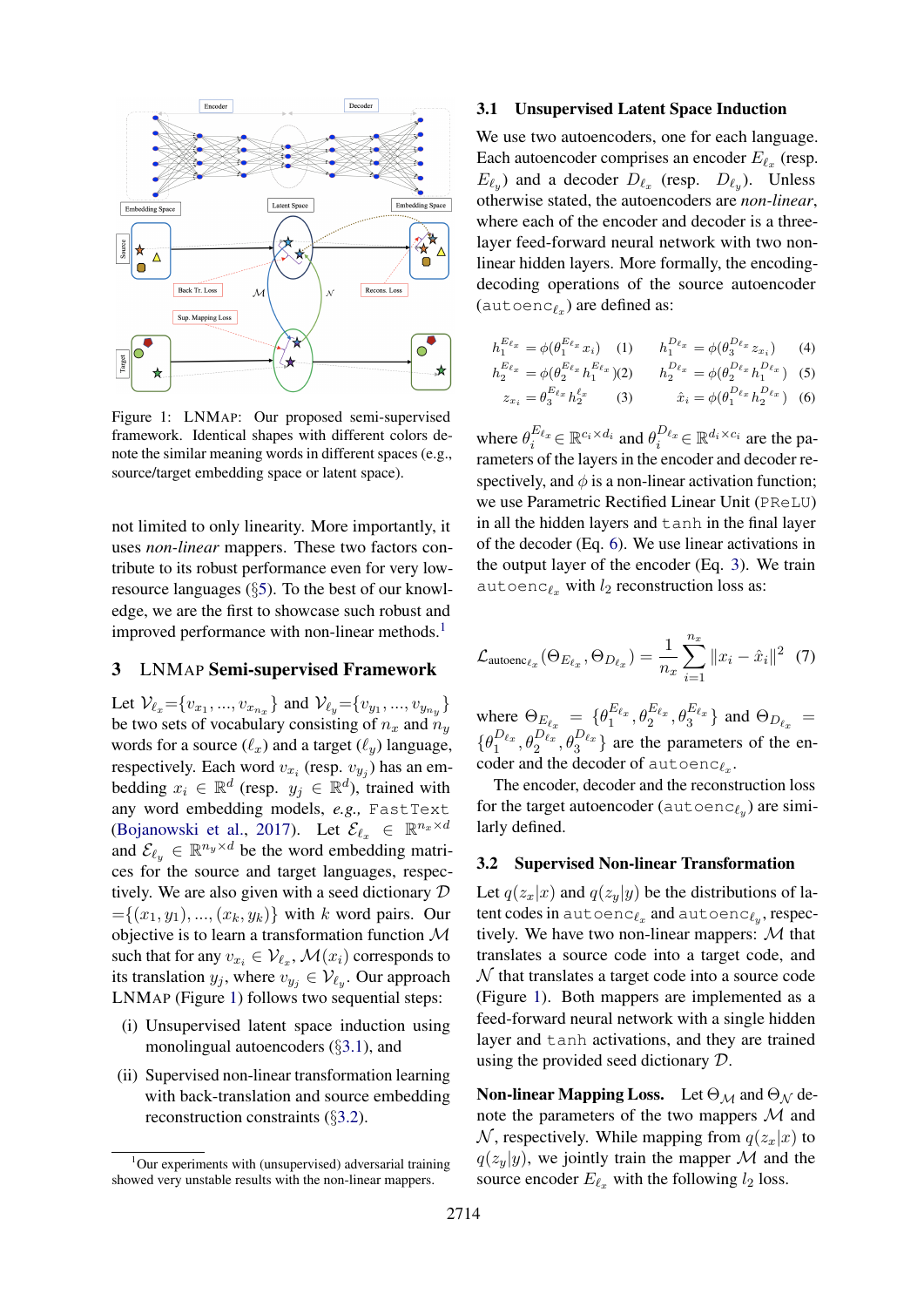<span id="page-3-0"></span>
$$
\mathcal{L}_{\text{MAP}}(\Theta_{\mathcal{M}}, \Theta_{E_{\ell_x}}) = \frac{1}{k} \sum_{i=1}^k \|z_{y_i} - \mathcal{M}(z_{x_i})\|^2 \tag{8}
$$

The mapping loss for  $\mathcal N$  and  $E_{\ell_y}$  is similarity defined. To learn a better transformation function, we enforce two additional constraints to our objective – back-translation and reconstruction.

Back-Translation Loss. To ensure that a source code  $z_{x_i} \in q(z_x|x)$  translated to the target language latent space  $q(z_y|y)$ , and then translated back to the original latent space remain unchanged, we enforce the back-translation constraint, that is,  $z_{x_i} \to \mathcal{M}(z_{x_i}) \to \mathcal{N}(\mathcal{M}(z_{x_i})) \approx z_{x_i}$ . The backtranslation (BT) loss from  $q(z_y|y)$  to  $q(z_x|x)$  is

<span id="page-3-1"></span>
$$
\mathcal{L}_{\text{BT}}(\Theta_{\mathcal{M}}, \Theta_{\mathcal{N}}) = \frac{1}{k} \sum_{i=1}^{k} ||z_{x_i} - \mathcal{N}(\mathcal{M}(z_{x_i}))||^2 \qquad (9)
$$

The BT loss in the other direction  $(z_{y_j} \rightarrow \mathcal{N}(z_{y_j}) \rightarrow$  $\mathcal{M}(\mathcal{N}(z_{y_j})) \approx z_{y_j})$  is similarly defined.

Reconstruction Loss. In addition to backtranslation, we include another constraint to guide the mapping further. In particular, we ask the decoder  $D_{\ell_x}$  of autoenc $_{\ell_x}$  to reconstruct the original embedding  $x_i$  from the back-translated code  $\mathcal{N}(\mathcal{M}(z_{x_i}))$ . We compute this original embedding reconstruction loss for autoenc $\ell_x$  as:

<span id="page-3-2"></span>
$$
\mathcal{L}_{\text{REC}}(\theta_{E_{\ell_x}}, \theta_{D_{\ell_x}}, \Theta_{\mathcal{M}}, \Theta_{\mathcal{N}}) =
$$

$$
\frac{1}{k} \sum_{i=1}^k ||x_i - D_{\ell_x}(\mathcal{N}(\mathcal{M}z_{x_i})))||^2 \quad (10)
$$

The reconstruction loss for  $\texttt{autoenc}_{\ell_y}$  is defined similarly. Both back-translation and reconstruction lead to more *stable training* in our experiments. In our ablation study (§[5.4\)](#page-7-0), we empirically show the efficacy of the addition of these two constraints.

Total Loss. The total loss for mapping a batch of word embeddings from source to target is:

$$
\mathcal{L}_{\ell_x \to \ell_y} = \mathcal{L}_{\text{MAP}} + \lambda_1 \mathcal{L}_{\text{BT}} + \lambda_2 \mathcal{L}_{\text{REC}} \qquad (11)
$$

where  $\lambda_1$  and  $\lambda_2$  control the relative importance of the loss components. Similarly we define the total loss for mapping in the opposite direction  $\mathcal{L}_{\ell_y \to \ell_x}$ .

Remark. Note that our approach is fundamentally different from existing methods in two ways. First, most of the existing methods directly map the distribution of the source embeddings  $p(x)$  to the distribution of the target embeddings  $p(y)$ . Second, they learn a linear mapping function assuming that the two languages' embedding spaces are nearly isomorphic, which does not hold in general [\(Søgaard et al.,](#page-10-7) [2018;](#page-10-7) [Patra et al.,](#page-10-8) [2019\)](#page-10-8).

Mapping the representations in the code space using non-linear transformations gives our model the flexibility to induce the required semantic structures in its latent space that could potentially yield more accurate cross-lingual mappings (§[5\)](#page-5-0).

#### 3.3 Training Procedure

We present the training method of LNMAP in Algo-rithm [1.](#page-4-0) In the first step, we pre-train autoenc $\ell_x$ and  $\text{autoenc}_{\ell_y}$  separately on the respective monolingual word embeddings. In this unsupervised step, we use the first 200K embeddings. This pretraining induce word semantics (and relations) in the code space [\(Mohiuddin and Joty,](#page-9-12) [2019\)](#page-9-12).

The next step is the self-training process, where we train the mappers along with the autoencoders using the seed dictionary in an iterative manner. We keep a copy of the original dictionary  $\mathcal{D}$ ; let us call it  $\mathcal{D}_{\text{orig}}$ . We first update the mapper  $\mathcal M$  and the source encoder  $E_{\ell_x}$  on the mapping loss (Eq. [8\)](#page-3-0). The mappers (both  $\mathcal M$  and  $\mathcal N$ ) then go through two more updates, one for back-translation (Eq. [9\)](#page-3-1) and the other for reconstruction of the source embedding (Eq. [10\)](#page-3-2). The entire source autoencoder autoenc<sub> $\ell_x$ </sub> (both  $E_{\ell_x}$  and  $D_{\ell_x}$ ) in this stage gets updated only on the reconstruction loss.

After each iteration of training (step *i.* in Alg. [1\)](#page-4-0), we induce a new dictionary  $\mathcal{D}_{\text{new}}$  using the learned encoders and mappers. To find the nearest target word  $(y_i)$  of a source word  $(x_i)$  in the target latent space, we use the Cross-domain Similarity Local Scaling (CSLS) measure which works better than simple cosine similarity in mitigating the *hubness* problem [\(Conneau et al.,](#page-9-8) [2018\)](#page-9-8). It penalizes the words that are close to many other words in the target latent space. To induce the dictionary, we compute CSLS for K most frequent source and target words and select the translation pairs that are nearest neighbors of each other according to CSLS.

For the next iteration of training, we construct the dictionary D by merging  $\mathcal{D}_{\text{orig}}$  with the l most similar (based on CSLS) word pairs from  $\mathcal{D}_{\text{new}}$ .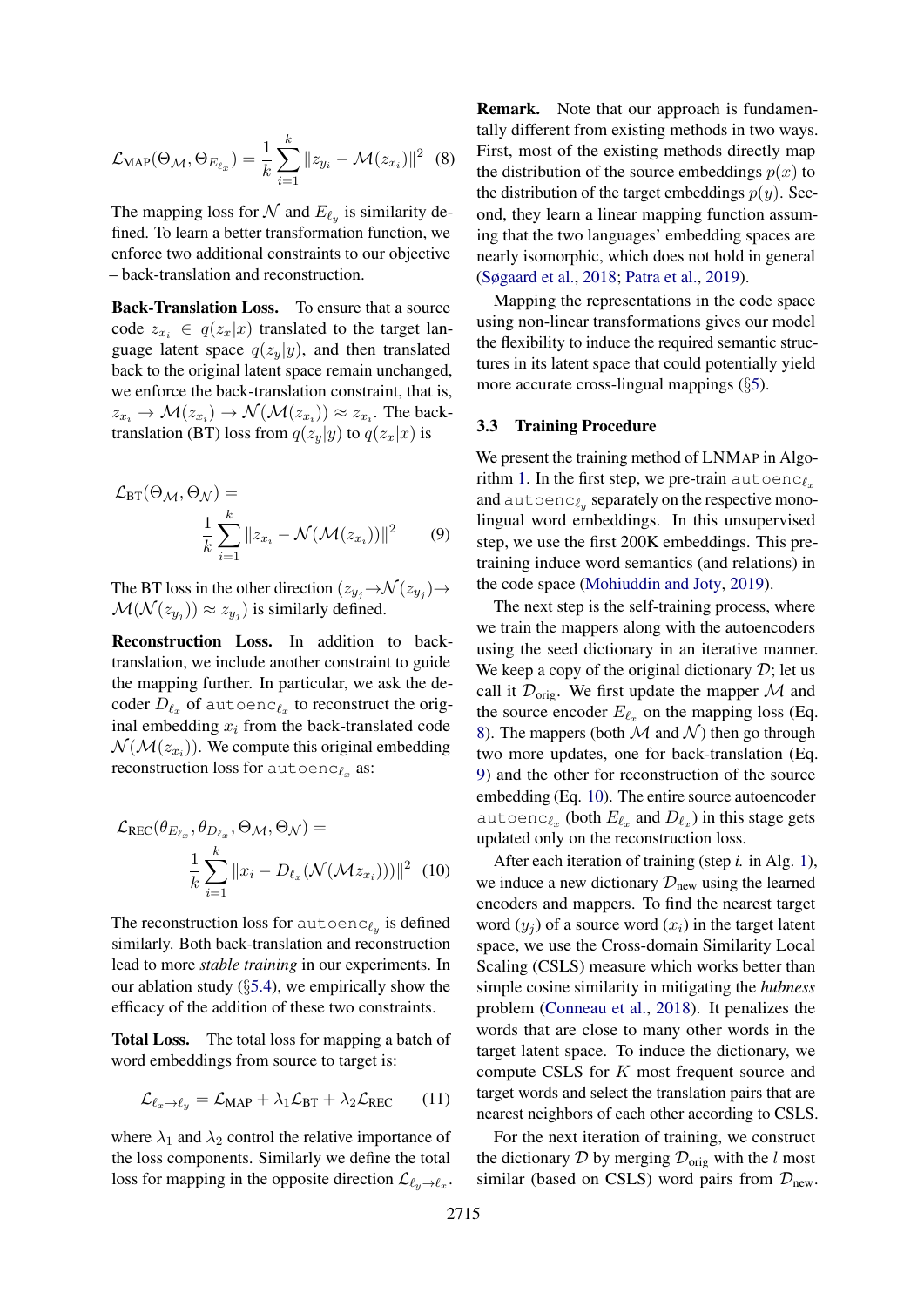# Algorithm 1: Training LNMAP

**Input** : Word embedding matrices:  $\mathcal{E}_{\ell_x}, \mathcal{E}_{\ell_y}$ , seed dictionary: D, and increment count C // Unsup. latent space induction 1. Train autoenc $_{\ell_x}$  and autoenc $_{\ell_y}$  separately for some epochs on monolingual word embeddings // Sup. non-linear transformation 2. iter = 0;  $\mathcal{D}_{\text{orig}} = \mathcal{D}$ 3. do  $iter = iter + 1$ *i.* for *n epochs* do (*a*) Sample a mini-batch from D (*b*) Update mapper  $\mathcal M$  and  $E_{\ell_x}$  on the non-linear mapping loss (*c*) Update mappers  $M$  and  $N$  on the back-translation loss *(d)* Update mappers  $(\mathcal{M}, \mathcal{N})$  and autoenc $_{\ell_x}$  on the reconstruction loss end *ii.* Induce a new dictionary  $\mathcal{D}_{\text{new}}$  of size: *iter*  $\times C$ *iii.* Create a new dictionary,  $\mathcal{D} = \mathcal{D}_{\text{orig}} \bigcup \mathcal{D}_{\text{new}}$ while *not converge*;

<span id="page-4-0"></span>We set l as  $l = iter \times C$ , where *iter* is the current iteration number and  $C$  is a hyperparameter. This means we incrementally update the dictionary size. This is because the induced dictionary at the initial iterations is likely to be noisy. As the training progresses, the model becomes more mature, and the induced dictionary pairs become better. For convergence, we use the criterion: if the difference between the average similarity scores of two successive iteration steps is less than a threshold (we use  $1e^{-6}$ ), then stop the training process.

# 4 Experimental Settings

We evaluate our approach on bilingual lexicon induction, also known as *word translation*.

### 4.1 Datasets

To demonstrate the effectiveness of our method, we evaluate our models against baselines on two popularly used datasets: MUSE [\(Conneau et al.,](#page-9-8) [2018\)](#page-9-8) and VecMap [\(Dinu et al.,](#page-9-17) [2015\)](#page-9-17).

The MUSE dataset consists of FastText monolingual embeddings of 300 dimensions [\(Bojanowski](#page-9-16) [et al.,](#page-9-16) [2017\)](#page-9-16) trained on Wikipedia monolingual corpus and gold dictionaries for 110 language pairs.[2](#page-4-1) To show the generality of different methods, we consider 15 different language pairs with  $15 \times 2 = 30$  different translation tasks encompassing resource-rich and low-resource languages from different language families. In particular, we evaluate on English (En) from/to Spanish (Es), German (De), Italian (It), Russian (Ru), Arabic (Ar), Malay (Ms), Finnish (Fi), Estonian (Et), Turkish (Tr), Greek (El), Persian (Fa), Hebrew (He), Tamil (Ta), Bengali (Bn), and Hindi (Hi). We differentiate between high- and low-resource languages by the availability of NLP-resources in general.

The VecMap dataset [\(Dinu et al.,](#page-9-17) [2015;](#page-9-17) [Artetxe](#page-9-6) [et al.,](#page-9-6) [2018a\)](#page-9-6) is a more challenging dataset and contains monolingual embeddings for English, Span-ish, German, Italian, and Finnish.<sup>[3](#page-4-2)</sup> According to [Artetxe et al.](#page-9-9) [\(2018b\)](#page-9-9), existing unsupervised methods often fail to produce meaningful results on this dataset. English, Italian, and German embeddings were trained on WacKy crawling corpora using CBOW [\(Mikolov et al.,](#page-9-18) [2013b\)](#page-9-18), while Spanish and Finnish embeddings were trained on WMT News Crawl and Common Crawl, respectively.

### 4.2 Baseline Methods

We compare our proposed LNMAP with several existing methods comprising supervised, semisupervised, and unsupervised models. For each baseline model, we conduct experiments with the publicly available code. In the following, we give a brief description of the baseline models.

#### Supervised & Semi-supervised Methods.

(*a*) [Artetxe et al.](#page-9-5) [\(2017\)](#page-9-5) propose a *self-learning framework* that performs two steps iteratively until

<span id="page-4-1"></span><sup>2</sup> <https://github.com/facebookresearch/MUSE>

<span id="page-4-2"></span><sup>3</sup> <https://github.com/artetxem/vecmap/>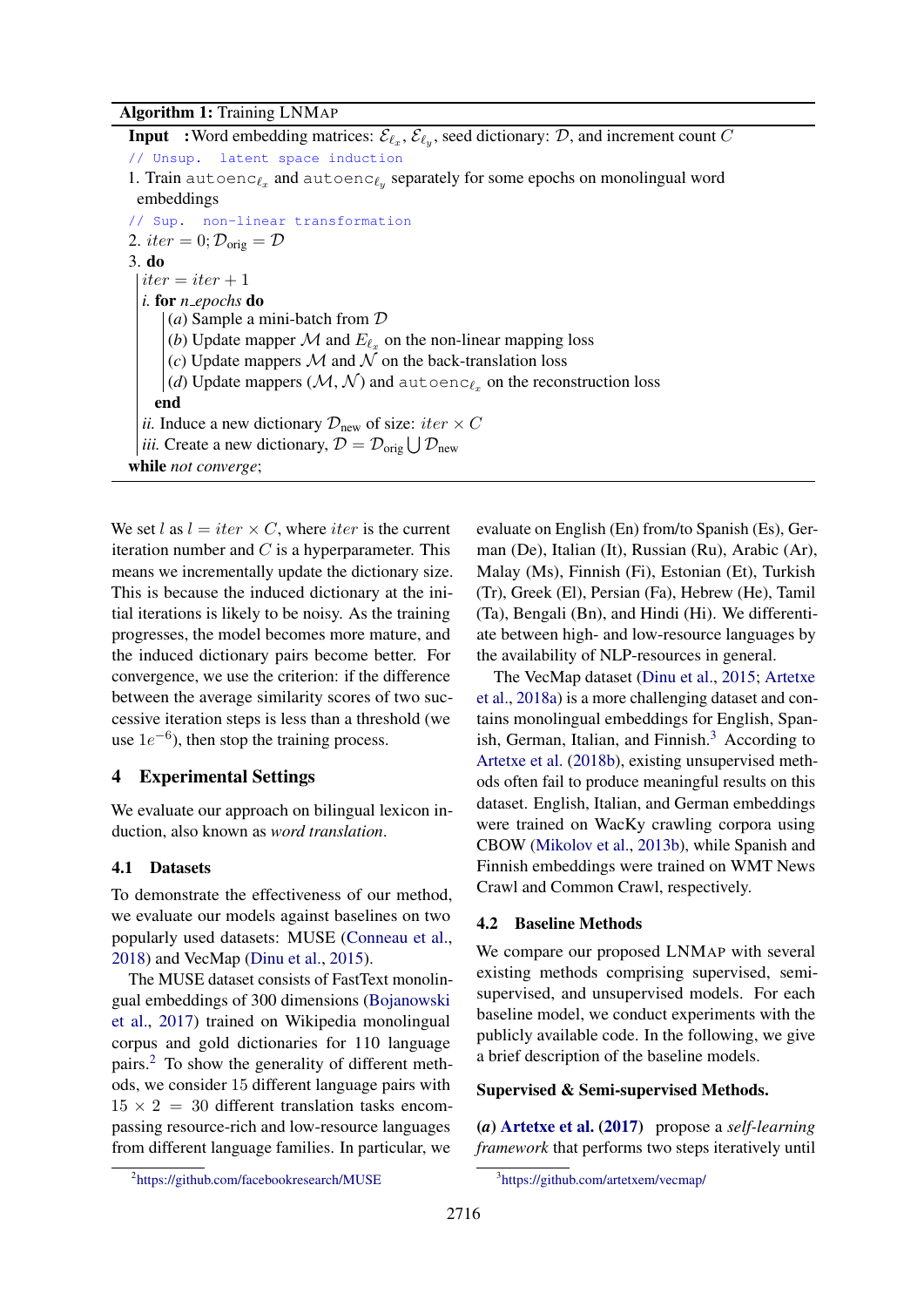convergence. In the first step, they use the dictionary (starting with the seed dictionary) to learn a linear mapping, which is then used in the second step to induce a new dictionary.

(*b*) [Artetxe et al.](#page-9-6) [\(2018a\)](#page-9-6) propose a *multi-step framework* that generalizes previous studies. Their framework consists of several steps: whitening, orthogonal mapping, re-weighting, de-whitening, and dimensionality reduction.

(*c*) [Conneau et al.](#page-9-8) [\(2018\)](#page-9-8) compare their unsupervised model with a supervised baseline that learns an orthogonal mapping between the embedding spaces by iterative Procrustes refinement. They also propose CSLS for nearest neighbour search.

(*d*) [Joulin et al.](#page-9-15) [\(2018\)](#page-9-15) show that minimizing a convex relaxation of the CSLS loss significantly improves the quality of bilingual word vector alignment. Their method achieves state-of-the-art results for many languages [\(Patra et al.,](#page-10-8) [2019\)](#page-10-8).

(*e*) [Jawanpuria et al.](#page-9-19) [\(2019\)](#page-9-19) propose a geometric approach where they decouple CLWE learning into two steps: (i) learning rotations for languagespecific embeddings to align them to a common space, and (ii) learning a similarity metric in the common space to model similarities between the embeddings of the two languages.

(*f*) [Patra et al.](#page-10-8) [\(2019\)](#page-10-8) propose a semi-supervised technique that relaxes the isomorphic assumption while leveraging both seed dictionary pairs and a larger set of unaligned word embeddings.

### Unsupervised Methods.

(*a*) [Conneau et al.](#page-9-8) [\(2018\)](#page-9-8) are the first to show impressive results for unsupervised word translation by pairing adversarial training with effective refinement methods. Given two monolingual word embeddings, their adversarial training plays a *twoplayer game*, where a linear mapper (generator) plays against a discriminator. They also impose the orthogonality constraint on the mapper. After adversarial training, they use the iterative Procrustes solution similar to their supervised approach.

(*b*) [Artetxe et al.](#page-9-9) [\(2018b\)](#page-9-9) learn an initial dictionary by exploiting the structural similarity of the embeddings in an unsupervised way. They propose a robust self-learning to improve it iteratively. This model is by far the most robust and best performing unsupervised model (Vulić et al., [2019\)](#page-10-5).

(*c*) [Mohiuddin and Joty](#page-9-12) [\(2019\)](#page-9-12) use adversarial autoencoder for unsupervised word translation. They use linear autoencoders in their model, and the mappers are also linear.

### 4.3 Model Variants and Settings

We experiment with two variants of our model: the default LNMAP that uses non-linear autoencoders and LNMAP (LIN. AE) that uses linear autoencoders. In both the variants, the mappers are non-linear. We train our models using stochastic gradient descent (SGD) with a batch size of 128, a learning rate of  $1e^{-4}$ , and a step learning rate decay schedule. During the dictionary induction process in each iteration, we consider  $K = 15000$  most frequent words from the source and target languages. For dictionary update, we set  $C = 2000$ .

### <span id="page-5-0"></span>5 Results and Analysis

We present our results on low-resource and resource-rich languages from MUSE dataset in Tables [1](#page-6-0) and [2,](#page-7-1) respectively, and the results on VecMap dataset in Table [3.](#page-8-0) We present the results in *precision@1*, which means how many times one of the correct translations of a source word is predicted as the top choice. For each of the cases, we show results on seed dictionary of three different sizes including 1-to-1 and 1-to-many mappings; "1K Unique" and "5K Unique" contain 1-to-1 mappings of 1000 and 5000 source-target pairs respectively, while "5K All" contains 1-tomany mappings of all 5000 source and target words, that is, for each source word there can be multiple target words. Through experiments and analysis, our goal is to assess the following questions.

- (i) Does LNMAP improve over the best existing methods in terms of mapping accuracy on lowresource languages (§[5.1\)](#page-5-1)?
- (ii) How well does LNMAP perform on resourcerich languages (§[5.2\)](#page-6-1)?
- (iii) What is the effect of non-linearity in the autoencoders? (§[5.3\)](#page-7-2)
- (iv) Which components of LNMAP attribute to improvements (§[5.4\)](#page-7-0)?

# <span id="page-5-1"></span>5.1 Performance on Low-resource Languages Most of the unsupervised models fail in the majority of the low-resource languages (Vulić et al., [2019\)](#page-10-5). On the other hand, the performance of supervised models on low-resource languages was not satisfactory, especially with small seed dictionary.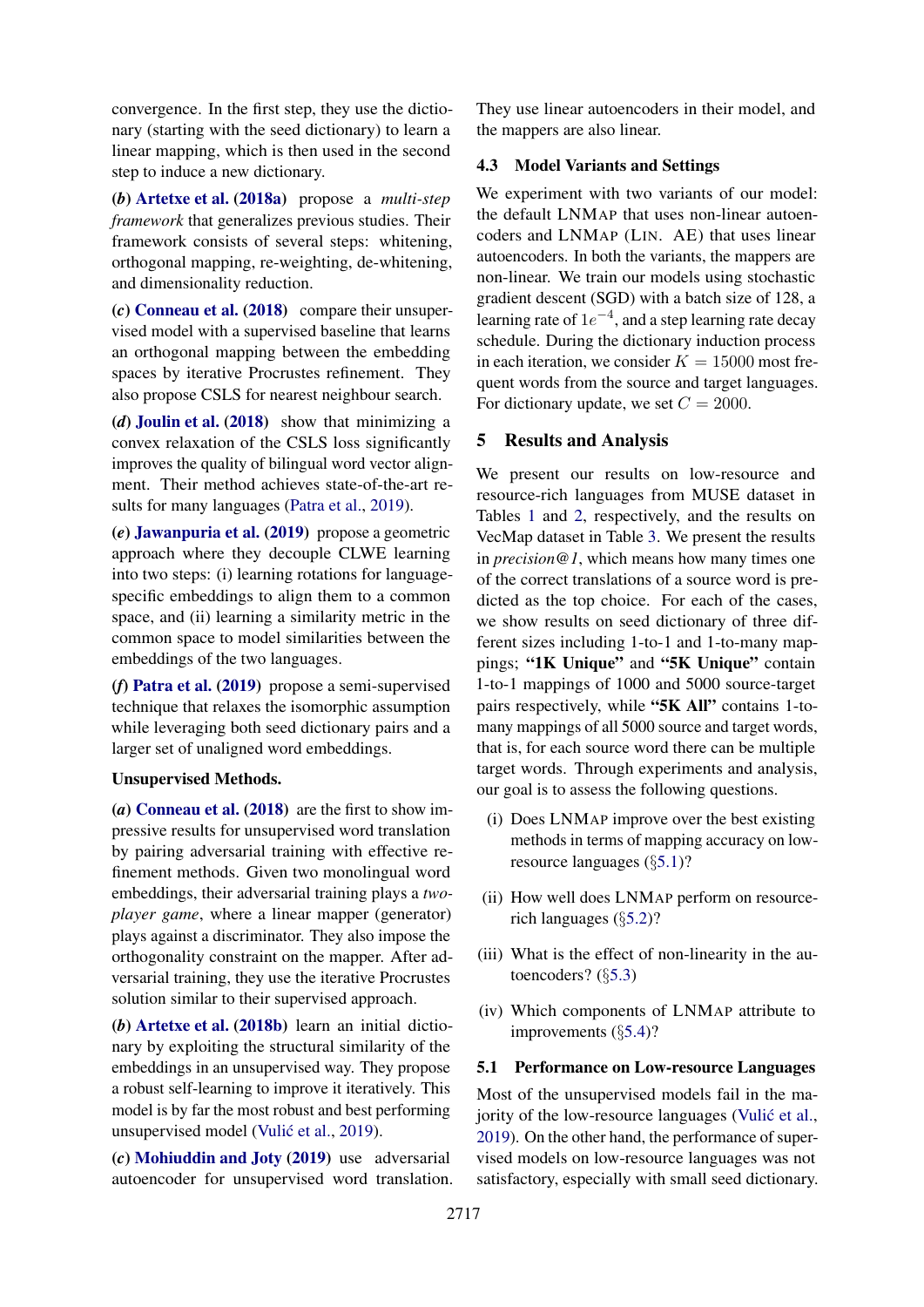<span id="page-6-0"></span>

|                                                                      |               | En-Ms        | En-Fi                                                                                  |              | En-Et          |              |               | En-Tr                       |                                                             | En-El        | En-Fa         |              | En-He         |              | En-Ta         |                                 | En-Bn               |                        | En-Hi          |                                                  | Avg.             |
|----------------------------------------------------------------------|---------------|--------------|----------------------------------------------------------------------------------------|--------------|----------------|--------------|---------------|-----------------------------|-------------------------------------------------------------|--------------|---------------|--------------|---------------|--------------|---------------|---------------------------------|---------------------|------------------------|----------------|--------------------------------------------------|------------------|
|                                                                      | $\rightarrow$ | $\leftarrow$ | $\rightarrow$                                                                          | $\leftarrow$ | $\rightarrow$  | $\leftarrow$ | $\rightarrow$ | $\leftarrow$                | $\rightarrow$                                               | $\leftarrow$ | $\rightarrow$ | $\leftarrow$ | $\rightarrow$ | $\leftarrow$ | $\rightarrow$ | $\leftarrow$                    | $\rightarrow$       | $\leftarrow$           | $\rightarrow$  | $\leftarrow$                                     |                  |
| <b>GH</b> Distance                                                   | 0.49          |              | 0.54                                                                                   |              | 0.68           |              | 0.41          |                             | 0.46                                                        |              | 0.39          |              | 0.45          |              | 0.47          |                                 | 0.49                |                        | 0.56           |                                                  |                  |
| <b>Unsupervised Baselines</b>                                        |               |              |                                                                                        |              |                |              |               |                             |                                                             |              |               |              |               |              |               |                                 |                     |                        |                |                                                  |                  |
| Artetxe et al. (2018b)                                               |               | 49.0 49.7    |                                                                                        |              |                |              |               |                             | 49.8 63.5 33.7 51.2 52.7 63.5 47.6 63.4                     |              | 33.4 40.7     |              | 43.8          | 57.5         | 0.0           | 0.0                             |                     | 18.4 23.9 39.7         |                | 48.0                                             | 41.5             |
| Conneau et al. (2018)                                                | 46.2          | 0.0          | 38.4                                                                                   | 0.0          | 19.4           | 0.0          | 46.4          | 0.0                         | 39.5                                                        | 0.0          | 30.5          | 0.0          | 36.8          | 53.1         | 0.0           | 0.0                             | 0.0                 | 0.0                    | 0.0            | 0.0                                              | 15.5             |
| Mohiuddin and Joty (2019)                                            |               |              |                                                                                        |              |                |              |               |                             | 54.1 51.7 44.8 62.5 31.8 48.8 51.3 61.7 47.9 63.5 36.7 44.5 |              |               |              | 44.0          | 57.1         | 0.0           | 0.0                             | 0.0                 | 0.0                    | 0.0            | 0.0                                              | $\parallel$ 35.0 |
| Supervision With "1K Unique" Seed Dictionary                         |               |              |                                                                                        |              |                |              |               |                             |                                                             |              |               |              |               |              |               |                                 |                     |                        |                |                                                  |                  |
| Sup./Semi-sup. Baselines                                             |               |              |                                                                                        |              |                |              |               |                             |                                                             |              |               |              |               |              |               |                                 |                     |                        |                |                                                  |                  |
| Artetxe et al. (2017)                                                |               |              |                                                                                        |              |                |              |               |                             | 36.5 41.0 40.8 56.0 21.3 39.0 39.5 56.5 34.5 56.2           |              | 24.1 35.7     |              | 30.2          | 51.7         | 5.4           | 12.7                            | 6.2                 | 19.9                   | $122.6$ 38.8   |                                                  | 33.5             |
| Artetxe et al. (2018a)                                               |               |              | 35.3 34.0 30.8 40.8 21.6 32.6                                                          |              |                |              |               |                             | $33.7$ 43.3 32.0                                            | 46.4         | 22.8 27.6     |              | 32.27         | 39.1         | 7.3           | 11.9                            | 11.3                | 15.7                   | $ 26.2 \t30.7$ |                                                  | 28.8             |
| Conneau et al. (2018)                                                |               |              | 46.2 44.7 46.0 58.4 29.3 40.0                                                          |              |                |              |               |                             | 44.8 58.5 42.1                                              | 56.5         | 31.6 38.4     |              | 38.3          | 52.4         |               | $11.7 \t16.0$                   | 14.3 19.7           |                        | $ 32.5 \t42.3$ |                                                  | 38.2             |
| Joulin et al. (2018)                                                 | 31.4 30.7     |              | $30.4$ 41.4 20.1                                                                       |              |                | 26.0         |               | $30.7 \quad 36.5 \mid 28.8$ |                                                             | 43.6         | 18.7 23.1     |              | 33.5          | 34.3         | 6.0           | 10.1                            | 7.6                 | 11.3                   | $ 20.7\rangle$ | 25.7                                             | 25.6             |
| Jawanpuria et al. (2019)                                             |               |              | 40.0 39.6 37.5 50.7                                                                    |              |                | 24.9 38.4    |               |                             | 39.7 49.7 36.6 52.9                                         |              | 26.1 33.0     |              | 35.1          | 44.5         |               | $10.0$ 15.9                     | 12.0 19.7           |                        | $ 30.5 \t37.1$ |                                                  | 33.7             |
| Patra et al. (2019)                                                  | 40.4          | 41.4         | 44.3 59.8 21.0 40.4                                                                    |              |                |              |               |                             | 41.4 58.8 37.1                                              | 58.9         | 26.5 39.6     |              | 38.4          | 54.1         | 6.4           | 15.1                            | 6.1                 | 18.1                   | 24.9 35.4      |                                                  | 35.4             |
| <b>LNMAP</b>                                                         |               |              | 50.6 49.5 52.5 62.1 38.2 49.4                                                          |              |                |              |               |                             | $ 52.6 \t62.1 48.2 \t58.9$                                  |              | 35.5 40.9     |              | 46.6          | 52.8         |               | $17.6$ 21.2 18.4 27.2 37.1 47.4 |                     |                        |                |                                                  | 43.4             |
| LNMAP (LIN. AE)                                                      |               |              |                                                                                        |              |                |              |               |                             | 49.8 48.7 48.5 61.2 36.5 49.1 49.3 61.9 47.2 58.3 34.7 40.1 |              |               |              | 43.0          | 52.3         |               |                                 |                     |                        |                | 14.5 20.3 16.5 26.1 35.6 46.6 42.1               |                  |
|                                                                      |               |              |                                                                                        |              |                |              |               |                             | Supervision With "5K Unique" Seed Dictionary                |              |               |              |               |              |               |                                 |                     |                        |                |                                                  |                  |
| Sup./Semi-sup. Baselines                                             |               |              |                                                                                        |              |                |              |               |                             |                                                             |              |               |              |               |              |               |                                 |                     |                        |                |                                                  |                  |
| Artetxe et al. (2017)                                                |               |              |                                                                                        |              |                |              |               |                             | 36.5 42.0 40.8 57.0 22.4 39.6 39.6 56.7 37.2                | 56.4         | 26.0 35.3     |              | 31.6          | 51.9         | 6.2           | 13.4                            | 8.2                 |                        | 21.3 23.2 38.3 |                                                  | 34.2             |
| Artetxe et al. (2018a)                                               |               |              | 54.6 52.5 48.8 65.2 38.2 54.8                                                          |              |                |              |               |                             | $52.0$ 65.1 47.5 64.6                                       |              | 38.4 42.4     |              | 47.4          | 57.4         |               | 18.4 25.8 21.9 31.8 40.3 49.5   |                     |                        |                |                                                  | 45.8             |
| Conneau et al. (2018)                                                |               |              | 46.4 45.7 46.0 59.2 31.0 41.7                                                          |              |                |              | 45.9 60.1     |                             | 43.1                                                        | 56.8         | 31.6 37.7     |              | 38.4          | 53.4         |               | 14.3 19.1 15.0 22.6 32.9 42.8   |                     |                        |                |                                                  | 39.2             |
| Joulin et al. (2018)                                                 |               |              | 50.0 49.3 53.0 66.1 39.8 52.0                                                          |              |                |              |               |                             | 54.0 61.7 47.6 63.4                                         |              | 39.6 42.2     |              | 53.0          | 56.3         |               | 16.0 24.2 21.3 27.0 38.3 47.5   |                     |                        |                |                                                  | 45.2             |
| Jawanpuria et al. (2019)                                             | 51.0          | 49.8         | $ 47.4 \t65.1 36.0 \t49.8$                                                             |              |                |              | 49.3 63.9     |                             | 46.6 62.3                                                   |              | 36.6 40.8     |              | 44.1          | 56.1         |               | 16.1 23.2 18.6 25.9             |                     |                        | 137.5          | 45.9                                             | 43.3             |
| Patra et al. (2019)                                                  |               | 46.0 46.7    |                                                                                        | 48.6 60.9    | 33.1 47.2      |              | 48.3 61.0     |                             | 44.2 60.9                                                   |              | 34.4 40.7     |              | 43.5          | 56.5         |               | $15.3$ 22.0                     | 15.2 25.0           |                        | $ 34.7 \t43.5$ |                                                  | 41.4             |
| <b>LNMAP</b>                                                         |               |              | 51.3 54.2 52.7 67.9 40.2 56.4                                                          |              |                |              |               |                             | $ 53.1 \t65.5 48.2 \t64.8$                                  |              | 36.2 44.4     |              | 47.5          | 56.6         |               | 19.7 31.5 22.0 36.2 38.5 52.2   |                     |                        |                |                                                  | 46.9             |
| LNMAP (LIN. AE)                                                      |               |              |                                                                                        |              |                |              |               |                             | 50.1 53.9 51.3 67.0 38.6 55.6 51.1 64.9 47.7 63.6 35.6 44.0 |              |               |              | 44.2          |              |               |                                 |                     |                        |                | 55.9   18.6 27.3   19.6 31.6   36.5 51.3    45.4 |                  |
| Supervision With "5K All" ("5K Unique" Source Words) Seed Dictionary |               |              |                                                                                        |              |                |              |               |                             |                                                             |              |               |              |               |              |               |                                 |                     |                        |                |                                                  |                  |
| Sup./Semi-sup. Baselines                                             |               |              |                                                                                        |              |                |              |               |                             |                                                             |              |               |              |               |              |               |                                 |                     |                        |                |                                                  |                  |
| Artetxe et al. (2017)                                                |               |              |                                                                                        |              |                |              |               |                             | 37.0 41.6 40.8 57.0 22.7 39.5 38.8 56.9 37.5 57.2           |              | 25.4 36.3     |              | 32.2          | 52.1         | 5.9           | 14.1                            | 7.7                 | 21.7                   | $122.4$ 38.3   |                                                  | 34.3             |
| Artetxe et al. (2018a)                                               | 55.2          | 51.7         | 48.9                                                                                   |              | 64.6 37.4 54.0 |              |               |                             | 52.2 63.7 48.2 65.0                                         |              | 39.0 42.6     |              | 47.6          | 58.0         |               | 19.6 $25.2$ 21.1                |                     | $30.6 \,   \, 40.4 \,$ |                | 50.0                                             | 45.8             |
| Conneau et al. (2018)                                                | 46.3 44.8     |              |                                                                                        | 46.4 59.0    | 30.9 42.0      |              | 45.8 59.0     |                             | 44.4                                                        | 57.4         | 31.8 38.8     |              | 39.0          | 53.4         |               | $15.1$ $18.4$                   | 15.5 22.4 32.9 44.4 |                        |                |                                                  | 39.4             |
| Joulin et al. (2018)                                                 | 51.4 49.1     |              | 55.6 65.8                                                                              |              |                | 40.0 50.2    | 53.8 61.7     |                             | 49.1 62.8                                                   |              | 40.5 42.4     |              | 52.2          | 57.9         | 17.7 24.0     |                                 | 20.2 26.9           |                        | 38.2 47.1      |                                                  | 45.3             |
| Jawanpuria et al. (2019)                                             | 51.4 47.7     |              | 46.7                                                                                   | 63.4         | 33.7 48.7      |              | 48.6 61.9     |                             | 46.3                                                        | 61.8         | 38.0 40.9     |              | 43.1          | 56.7         |               | $16.5$ 23.1                     | 19.3 25.6           |                        | 37.7           | 44.1                                             | 42.8             |
| Patra et al. (2019)                                                  | 48.4          |              | 43.8 53.2 63.8 36.3 48.3                                                               |              |                |              |               |                             | $51.8$ 59.6 48.2 61.8                                       |              | 38.4 39.3     |              | 51.6          | 55.2         |               | $16.5$ 22.7                     | 17.5 26.7           |                        | 36.2 45.4      |                                                  | 43.3             |
| <b>LNMAP</b>                                                         |               | 50.3 54.1    | $\begin{array}{ c c c c c c c c } \hline 53.1 & 70.5 & 41.2 & 57.5 \hline \end{array}$ |              |                |              |               |                             | $52.5$ 65.3 49.1 66.6                                       |              | 36.8 43.7     |              | 47.6          | 59.2         |               | 18.9 32.1 21.4 35.2             |                     |                        | $137.6$ 51.6   |                                                  | 47.2             |
| LNMAP (LIN. AE)                                                      |               |              |                                                                                        |              |                |              |               |                             | 50.0 53.2 51.2 67.5 39.9 54.5 50.9 64.2 48.6 66.1 36.4 42.9 |              |               |              |               |              |               |                                 |                     |                        |                | 44.6 59.0 18.0 28.7 20.1 30.8 37.1 50.5 46.7     |                  |

Table 1: Word translation accuracy (P@1) on **low-resource** languages on **MUSE dataset** using fastText.

Hence, we first compare LNMAP's performance on these languages. From Table [1,](#page-6-0) we see that on average LNMAP outperforms every baseline by a good margin (1.1% - 5.2% from the best baselines).

For "1K Unique" dictionary, LNMAP exhibits impressive performance. In all the 20 translation tasks, it outperforms all the (semi-)supervised baselines by a wide margin. If we compare with [Joulin](#page-9-15) [et al.](#page-9-15) [\(2018\)](#page-9-15), a state-of-the-art supervised model, LNMAP's average improvement is ∼18%, which is remarkable. Compared to other baselines, the average margin of improvement is also quite high  $-9.9\%, 14.6\%, 5.2\%, 9.7\%, \text{ and } 8.0\% \text{ gains over }$ [Artetxe et al.](#page-9-5) [\(2017\)](#page-9-5), [Artetxe et al.](#page-9-6) [\(2018a\)](#page-9-6), [Con](#page-9-8)[neau et al.](#page-9-8) [\(2018\)](#page-9-8), [Jawanpuria et al.](#page-9-19) [\(2019\)](#page-9-19), and [Patra et al.](#page-10-8) [\(2019\)](#page-10-8), respectively. We see that among the supervised baselines, [Conneau et al.](#page-9-8) [\(2018\)](#page-9-8)'s model performs better than others.

If we increase the dictionary size, we can still see the dominance of LNMAP over the baselines. For "5K Unique" seed dictionary, it performs better than the baselines on 14/20 translation tasks, while for "5K All" seed dictionary, the best performance by LNMAP is on 13/20 translation tasks.

One interesting thing to observe is that, under

resource-constrained setup LNMAP's performance is impressive, making it suitable for very lowresource languages like En-Ta, En-Bn, and En-Hi.

Now if we look at the performance of unsupervised baselines on low-resource languages, we see that [Conneau et al.](#page-9-8) [\(2018\)](#page-9-8)'s model fails to converge on the majority of the translation tasks (12/20), while the model of [Mohiuddin and Joty](#page-9-12) [\(2019\)](#page-9-12) fails to converge on  $En \leftrightarrow Ta$ ,  $En \leftrightarrow Bn$ , and  $En \leftrightarrow Hi$ . Although the most robust unsupervised method of [Artetxe et al.](#page-9-9) [\(2018b\)](#page-9-9) performs better than the other unsupervised approaches, it still fails to converge on  $En \leftrightarrow Ta$  tasks. If we compare its performance with LNMAP, we see that our model outperforms the best unsupervised model of [Artetxe et al.](#page-9-9) [\(2018b\)](#page-9-9) on 18/20 low-resource translation tasks.

#### <span id="page-6-1"></span>5.2 Results on Resource-rich Languages

Table [2](#page-7-1) shows the results for 5 resource-rich language pairs (10 translation tasks) from the MUSE dataset. We notice that our model achieves the highest accuracy in all the tasks for "1K Unique", 4 tasks for "5K Unique", 3 for "5K All".

We show the results on the VecMap dataset in Table [3,](#page-8-0) where there are 3 resource-rich language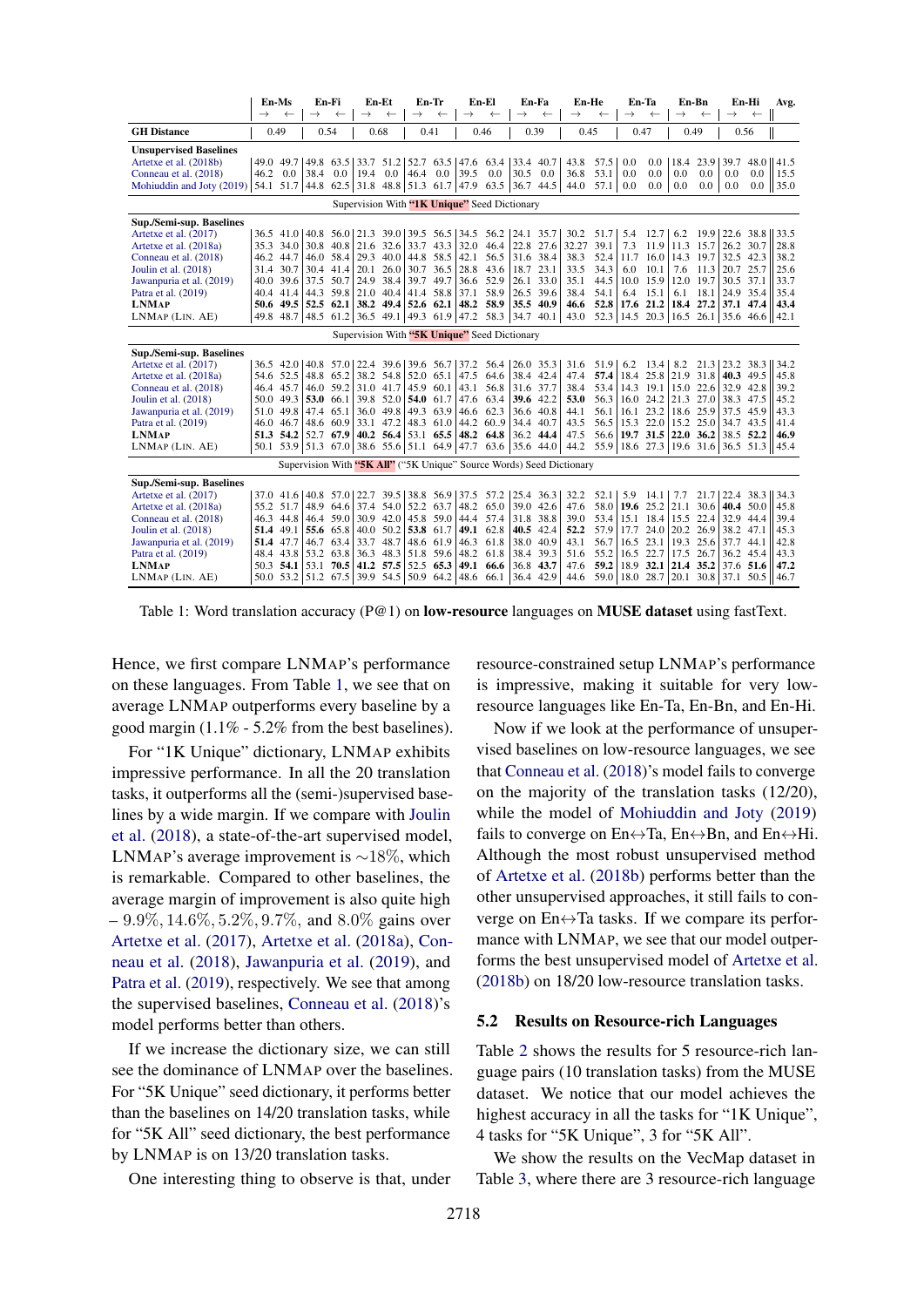<span id="page-7-1"></span>

|                                                                    | En-Es         |              | En-De         |              | En-It                                        |              | En-Ar         |              | En-Ru         |              | Avg. |
|--------------------------------------------------------------------|---------------|--------------|---------------|--------------|----------------------------------------------|--------------|---------------|--------------|---------------|--------------|------|
|                                                                    | $\rightarrow$ | $\leftarrow$ | $\rightarrow$ | $\leftarrow$ | $\rightarrow$                                | $\leftarrow$ | $\rightarrow$ | $\leftarrow$ | $\rightarrow$ | $\leftarrow$ |      |
| <b>GH</b> Distance                                                 | 0.21          |              | 0.31          |              | 0.19                                         |              | 0.46          |              | 0.46          |              |      |
| <b>Unsupervised Baselines</b>                                      |               |              |               |              |                                              |              |               |              |               |              |      |
| Artetxe et al. (2018b)                                             | 82.2          | 84.4         | 74.9          | 74.1         | 78.9                                         | 79.5         | 33.2          | 52.8         | 48.93         | 65.0         | 67.4 |
| Conneau et al. (2018)                                              | 81.8          | 83.7         | 74.2          | 72.6         | 78.3                                         | 78.1         | 29.3          | 47.6         | 41.9          | 59.0         | 64.7 |
| Mohiuddin and Joty (2019)                                          | 82.7          | 84.7         | 75.4          | 74.3         | 79.0                                         | 79.6         | 36.3          | 52.6         | 46.9          | 64.7         | 67.6 |
| Supervision With "1K Unique" Seed Dictionary                       |               |              |               |              |                                              |              |               |              |               |              |      |
| <b>Sup./Semi-sup. Baselines</b>                                    |               |              |               |              |                                              |              |               |              |               |              |      |
| Artetxe et al. (2017)                                              | 81.0          | 83.6         | 73.8          | 72.4         | 76.6                                         | 77.8         | 24.9          | 44.9         | 46.3          | 61.7         | 64.3 |
| Artetxe et al. (2018a)                                             | 73.8          | 76.6         | 62.5          | 57.6         | 67.9                                         | 70.0         | 25.8          | 37.3         | 40.2          | 49.5         | 56.2 |
| Conneau et al. (2018)                                              | 81.2          | 82.8         | 73.6          | 73.0         | 77.6                                         | 76.6         | 34.7          | 46.4         | 48.5          | 60.6         | 65.5 |
| Joulin et al. (2018)                                               | 70.8          | 74.1         | 59.0          | 54.0         | 62.7                                         | 67.2         | 22.4          | 32.2         | 39.6          | 45.4         | 52.8 |
| Jawanpuria et al. (2019)                                           | 75.1          | 77.3         | 66.0          | 62.6         | 69.3                                         | 71.6         | 28.4          | 40.6         | 41.7          | 53.9         | 58.6 |
| Patra et al. (2019)                                                | 81.9          | 83.8         | 74.6          | 73.1         | 78.0                                         | 78.1         | 29.8          | 50.9         | 46.3          | 63.6         | 66.0 |
| <b>LNMAP</b>                                                       | 80.1          | 80.2         | 73.3          | 71.8         | 77.1                                         | 75.2         | 40.5          | 52.2         | 49.9          | 62.1         | 66.2 |
| LNMAP (LIN. AE)                                                    | 83.2          | 85.5         | 76.2          | 74.9         | 79.2                                         | 79.6         | 37.7          | 54.0         | 52.6          | 66.2         | 68.8 |
|                                                                    |               |              |               |              | Supervision With "5K Unique" Seed Dictionary |              |               |              |               |              |      |
| Sup./Semi-sup. Baselines                                           |               |              |               |              |                                              |              |               |              |               |              |      |
| Artetxe et al. (2017)                                              | 81.3          | 83.3         | 72.8          | 72.6         | 76.3                                         | 77.6         | 24.1          | 45.3         | 47.5          | 60.3         | 64.1 |
| Artetxe et al. (2018a)                                             | 80.8          | 84.5         | 73.3          | 74.3         | 77.4                                         | 79.7         | 42.0          | 54.7         | 51.5          | 68.2         | 68.7 |
| Conneau et al. (2018)                                              | 81.6          | 83.5         | 74.1          | 72.7         | 77.8                                         | 77.2         | 34.3          | 48.5         | 49.0          | 60.7         | 66.0 |
| Joulin et al. (2018)                                               | 83.4          | 85.4         | 77.0          | 76.4         | 78.7                                         | 81.6         | 41.3          | 54.0         | 58.1          | 67.4         | 70.4 |
| Jawanpuria et al. (2019)                                           | 81.3          | 86.3         | 74.5          | 75.9         | 78.6                                         | 81.3         | 38.7          | 53.4         | 52.3          | 67.6         | 68.9 |
| Patra et al. (2019)                                                | 82.2          | 84.6         | 75.6          | 73.7         | 77.8                                         | 78.6         | 35.0          | 51.9         | 52.2          | 65.2         | 69.5 |
| <b>LNMAP</b>                                                       | 80.9          | 80.8         | 74.9          | 72.3         | 77.1                                         | 76.5         | 40.7          | 56.6         | 52.2          | 64.8         | 67.7 |
| LNMAP (LIN. AE)                                                    | 83.4          | 85.7         | 75.5          | 75.4         | 79.0                                         | 81.1         | 39.5          | 56.8         | 53.8          | 68.4         | 69.9 |
| Supervision With "5K All" (5K Unique Source Words) Seed Dictionary |               |              |               |              |                                              |              |               |              |               |              |      |
| Sup./Semi-sup. Baselines                                           |               |              |               |              |                                              |              |               |              |               |              |      |
| Artetxe et al. (2017)                                              | 81.2          | 83.5         | 72.8          | 72.5         | 76.0                                         | 77.5         | 24.4          | 45.3         | 47.3          | 61.2         | 64.2 |
| Artetxe et al. (2018a)                                             | 80.5          | 83.8         | 73.5          | 73.5         | 77.1                                         | 79.2         | 41.2          | 55.5         | 50.5          | 67.3         | 68.2 |
| Conneau et al. (2018)                                              | 81.6          | 83.2         | 73.7          | 72.6         | 77.3                                         | 77.0         | 34.1          | 49.4         | 49.8          | 60.7         | 66.0 |
| Joulin et al. (2018)                                               | 84.4          | 86.4         | 79.0          | 76.0         | 79.0                                         | 81.4         | 42.2          | 55.5         | 57.4          | 67.0         | 70.9 |
| Jawanpuria et al. (2019)                                           | 81.4          | 85.5         | 74.7          | 76.7         | 77.8                                         | 80.9         | 38.1          | 53.3         | 51.1          | 67.6         | 68.7 |
| Patra et al. (2019)                                                | 84.0          | 86.4         | 78.7          | 76.4         | 79.3                                         | 82.4         | 41.1          | 53.9         | 57.2          | 64.8         | 70.4 |
| <b>LNMAP</b>                                                       | 80.5          | 82.2         | 73.9          | 72.7         | 76.7                                         | 78.3         | 41.5          | 57.1         | 53.5          | 67.1         | 68.4 |
| LNMAP (LIN. AE)                                                    | 82.9          | 86.4         | 75.5          | 75.9         | 78.1                                         | 81.4         | 39.3          | 57.3         | 52.3          | 67.8         | 69.6 |

Table 2: Word translation accuracy (P@1) on resource-rich languages on MUSE dataset using fastText.

pairs, and one low-resource pair (En-Fi) with a total of 8 translation tasks. Overall, we have similar observations as in MUSE – our model outperforms other models on 7 tasks for "1K Unique", 4 tasks for "5K Unique", and 4 for "5K All".

#### <span id="page-7-2"></span>5.3 Effect of Non-linearity in Autoencoders

The comparative results between our model variants in Tables [1](#page-6-0) - [3](#page-8-0) reveal that LNMAP (with nonlinear autoencoders) works better for low-resource languages, whereas LNMAP (LIN. AE) works better for resource-rich languages. This can be explained by the geometric similarity between the embedding spaces of the two languages.

In particular, we measure the geometric similarity of the language pairs using the Gromov-Hausdorff (GH) distance [\(Patra et al.,](#page-10-8) [2019\)](#page-10-8), which is recently proposed to quantitatively esti-mate isometry between two embedding spaces.<sup>[4](#page-7-3)</sup>

From the measurements (Tables [1](#page-6-0)[-2\)](#page-7-1), we see that etymologically close language pairs have lower GH distance compared to etymologically distant and low-resource language pairs.<sup>[5](#page-7-4)</sup> Low-resource language pairs' high GH distance measure implies that English and those languages embedding spaces are far from isomorphism. Hence, we need strong non-linearity for those distant languages.

### <span id="page-7-0"></span>5.4 Dissecting LNMAP

We further analyze our model by dissecting it and measuring the contribution of its different components. Specifically, our goal is to assess the contribution of back-translation, reconstruction, nonlinearity in the mapper, and non-linearity in the autoencoder. We present the ablation results in Table [4](#page-8-1) on 8 translation tasks from 4 language pairs consisting of 2 resource-rich and 2 low-resource languages. We use MUSE dataset for this purpose.

<span id="page-7-3"></span><sup>4</sup> <https://github.com/joelmoniz/BLISS>

<span id="page-7-4"></span><sup>&</sup>lt;sup>5</sup>We could not compute GH distances for the VecMap dataset; the metric gives 'inf' in the BLISS framework.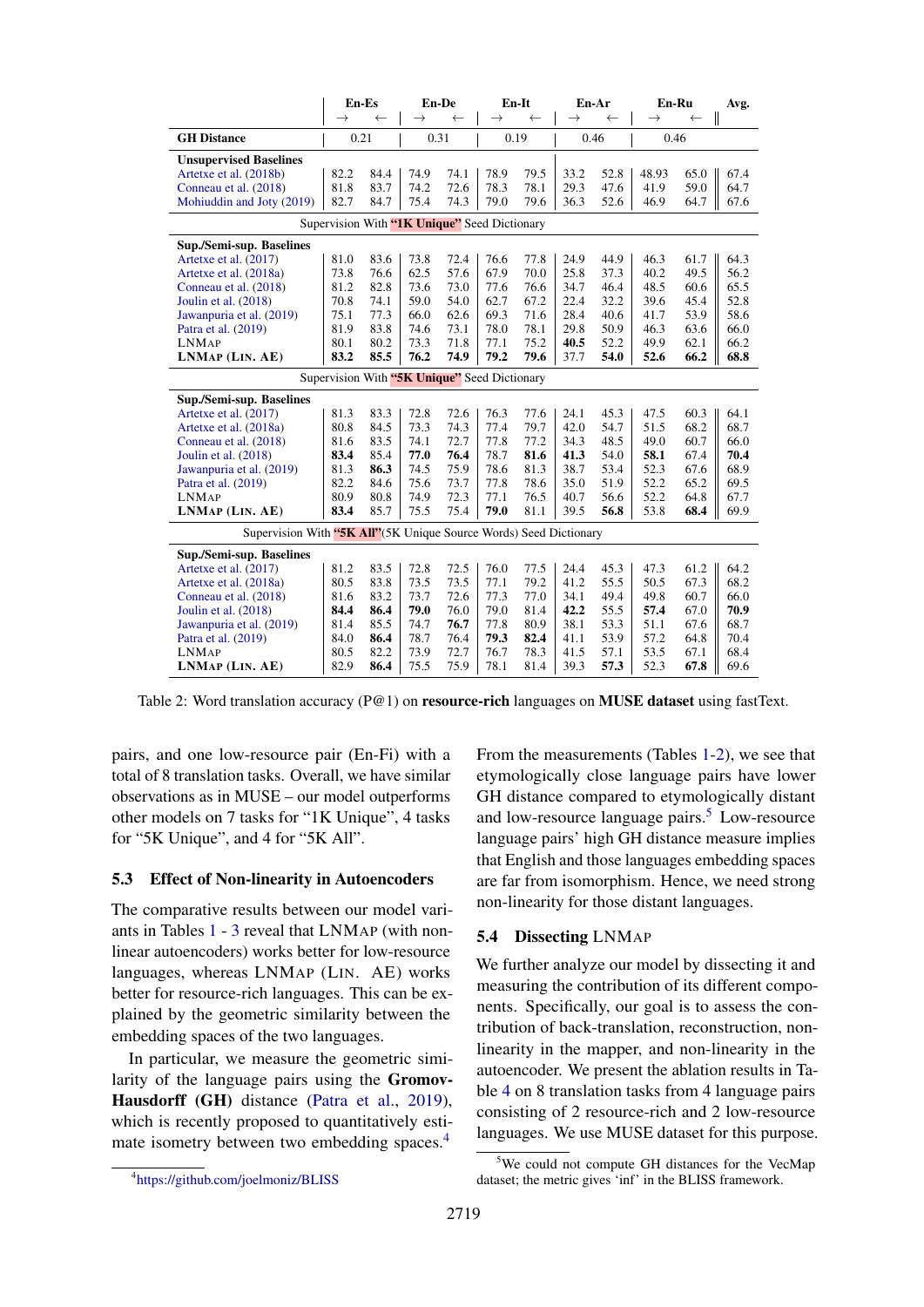<span id="page-8-0"></span>

|                                                                    |               | En-Es        | En-It         |              |               | En-De        | En Fi         |              | Avg. |
|--------------------------------------------------------------------|---------------|--------------|---------------|--------------|---------------|--------------|---------------|--------------|------|
|                                                                    | $\rightarrow$ | $\leftarrow$ | $\rightarrow$ | $\leftarrow$ | $\rightarrow$ | $\leftarrow$ | $\rightarrow$ | $\leftarrow$ | II   |
| <b>Unsupervised Baselines</b>                                      |               |              |               |              |               |              |               |              |      |
| Artetxe et al. (2018b)                                             | 36.9          | 31.6         | 47.9          | 42.3         | 48.3          | 44.1         | 32.9          | 33.5         | 39.7 |
| Conneau et al. (2018)                                              | 34.7          | 0.0          | 44.9          | 38.7         | 0.0           | 0.0          | 0.0           | 0.0          | 14.8 |
| Mohiuddin and Joty (2019)                                          | 37.4          | 31.9         | 47.6          | 42.5         | 0.0           | 0.0          | 0.0           | 0.0          | 19.9 |
| Supervision With "1K Unique" Seed Dictionary                       |               |              |               |              |               |              |               |              |      |
| Sup./Semi-sup. Baselines                                           |               |              |               |              |               |              |               |              |      |
| Artetxe et al. (2017)                                              | 33.3          | 27.7         | 43.9          | 38.1         | 46.8          | 40.8         | 30.4          | 26.0         | 35.9 |
| Artetxe et al. (2018a)                                             | 29.0          | 20.0         | 38.6          | 29.2         | 36.3          | 26.0         | 25.8          | 15.0         | 27.5 |
| Conneau et al. (2018)                                              | 35.7          | 30.8         | 45.4          | 38.3         | 46.9          | 42.3         | 29.1          | 27.2         | 37.0 |
| Joulin et al. (2018)                                               | 24.2          | 17.9         | 33.9          | 25.1         | 31.6          | 25.5         | 21.9          | 14.5         | 24.4 |
| Jawanpuria et al. (2019)                                           | 31.5          | 23.2         | 39.2          | 32.4         | 39.1          | 30.9         | 26.8          | 21.4         | 30.6 |
| Patra et al. (2019)                                                | 31.4          | 30.5         | 30.9          | 38.8         | 47.9          | 43.7         | 30.5          | 31.6         | 35.7 |
| <b>LNMAP</b>                                                       | 32.9          | 28.6         | 44.2          | 39.1         | 43.0          | 39.2         | 26.6          | 25.4         | 34.9 |
| LNMAP (LIN. AE)                                                    | 36.5          | 33.6         | 46.0          | 40.1         | 46.4          | 44.8         | 31.7          | 37.1         | 39.5 |
| Supervision With "5K Unique" Seed Dictionary                       |               |              |               |              |               |              |               |              |      |
| Sup./Semi-sup. Baselines                                           |               |              |               |              |               |              |               |              |      |
| Artetxe et al. (2017)                                              | 33.3          | 27.6         | 43.9          | 38.4         | 46.0          | 41.1         | 30.9          | 25.7         | 35.9 |
| Artetxe et al. (2018a)                                             | 37.6          | 34.0         | 45.7          | 41.6         | 47.2          | 45.0         | 34.0          | 38.8         | 40.2 |
| Conneau et al. (2018)                                              | 36.0          | 31.1         | 46.0          | 38.8         | 47.6          | 43.2         | 31.1          | 28.2         | 37.8 |
| Joulin et al. (2018)                                               | 34.2          | 31.1         | 43.1          | 37.2         | 44.5          | 41.9         | 30.9          | 34.7         | 37.2 |
| Jawanpuria et al. (2019)                                           | 36.9          | 33.3         | 47.1          | 39.9         | 47.7          | 44.6         | 35.1          | 38.0         | 40.2 |
| Patra et al. (2019)                                                | 34.3          | 31.6         | 41.1          | 39.3         | 47.5          | 43.6         | 30.7          | 33.4         | 37.7 |
| <b>LNMAP</b>                                                       | 33.4          | 27.3         | 44.1          | 38.9         | 42.5          | 39.4         | 29.7          | 28.6         | 35.5 |
| LNMAP (LIN. AE)                                                    | 37.1          | 34.1         | 46.2          | 40.3         | 47.7          | 45.6         | 33.3          | 38.8         | 40.3 |
| Supervision With "5K All" (5K Unique Source Words) Seed Dictionary |               |              |               |              |               |              |               |              |      |
| Sup./Semi-sup. Baselines                                           |               |              |               |              |               |              |               |              |      |
| Artetxe et al. (2017)                                              | 32.7          | 28.1         | 43.8          | 38.0         | 47.4          | 40.8         | 30.8          | 26.2         | 36.0 |
| Artetxe et al. (2018a)                                             | 38.2          | 33.4         | 47.3          | 41.6         | 47.2          | 44.8         | 34.9          | 38.6         | 40.8 |
| Conneau et al. (2018)                                              | 36.1          | 31.2         | 45.7          | 38.5         | 47.2          | 42.8         | 31.2          | 28.3         | 37.7 |
| Joulin et al. (2018)                                               | 35.5          | 31.2         | 44.6          | 37.6         | 46.6          | 41.7         | 32.1          | 34.4         | 38.0 |
| Jawanpuria et al. (2019)                                           | 37.5          | 33.1         | 47.6          | 40.1         | 48.8          | 45.1         | 34.6          | 37.7         | 40.6 |
| Patra et al. (2019)                                                | 34.5          | 32.1         | 46.2          | 39.5         | 48.1          | 44.1         | 31.0          | 33.6         | 39.4 |
| LNMAP                                                              | 33.7          | 27.9         | 43.7          | 38.9         | 43.6          | 39.2         | 29.9          | 31.5         | 36.1 |
| LNMAP (LIN. AE)                                                    | 37.8          | 34.6         | 46.7          | 40.2         | 47.7          | 45.2         | 34.1          | 38.9         | 40.6 |
|                                                                    |               |              |               |              |               |              |               |              |      |

Table 3: Word translation accuracy (P@1) on VecMap dataset using CBOW embeddings.

<span id="page-8-1"></span>

|                                                                                                                                                      |  | <b>Resource-rich</b> |                                                                                                                                                                                                                       | <b>Low-Resource</b> |  |  |  |  |  |  |
|------------------------------------------------------------------------------------------------------------------------------------------------------|--|----------------------|-----------------------------------------------------------------------------------------------------------------------------------------------------------------------------------------------------------------------|---------------------|--|--|--|--|--|--|
|                                                                                                                                                      |  |                      | $\begin{array}{c c c c c} \textbf{En-Es} & \textbf{En-It} & \textbf{En-Ta} & \textbf{En-Bn} \\ \rightarrow & \leftarrow & \rightarrow & \leftarrow & \rightarrow & \leftarrow & \rightarrow & \leftarrow \end{array}$ |                     |  |  |  |  |  |  |
| <b>LNMAP</b>                                                                                                                                         |  |                      | 80.1 80.2   77.1 75.3    17.6 21.2   18.4 27.2                                                                                                                                                                        |                     |  |  |  |  |  |  |
|                                                                                                                                                      |  |                      |                                                                                                                                                                                                                       |                     |  |  |  |  |  |  |
| $\oplus$ Linear mapper   78.8 78.9   76.3 74.7    16.6 20.2   18.0 26.3<br>$\oplus$ Procrustes sol.   75.9 73.9   72.0 72.2    11.1 12.1   12.2 14.8 |  |                      |                                                                                                                                                                                                                       |                     |  |  |  |  |  |  |
| ⊕ Linear autoenc.   83.2 85.5   79.2 79.6    14.5 20.3   16.5 26.1                                                                                   |  |                      |                                                                                                                                                                                                                       |                     |  |  |  |  |  |  |

Table 4: Ablation study of LNMAP with "1K Unique" dictionary.  $\ominus$  indicates the component is removed from the full model, and  $\oplus$  indicates the component is added by replacing the corresponding component.

All the experiments for the ablation study are done using "1K Unique" seed dictionary.

 $\Theta$  **Reconstruction loss:** For removing the reconstruction loss from the full model, on average highresource language pairs lose accuracy by 0.9% and 5.3% for from and to English, respectively. The losses are even higher for low-resource language pairs, on average 2.5% and 6.4% in accuracy.

 $\Theta$  Back-translation (BT) loss: Removing the BT loss also has a negative impact, but not as high as the reconstruction. This is because the reconstruction loss (Eq. [10\)](#page-3-2) also covers the BT signal.

⊕ Linear mapper: If we replace the non-linear mapper with a linear one in the full model, we see

that the effect is not that severe. The reason can be explained by the fact that the autoencoders are still non-linear, and the non-linear signal passes - through back-translation and reconstruction.

⊕ Procrustes solution: To assess the proper effect of the non-linear mapper, we need to replace it with a linear mapper through which no nonlinear signal passes by during training. This can be achieved by replacing the non-linear mapper with the Procrustes solution. The results show an adverse effect on removing non-linearity in the mapper in all the language pairs. However, lowresource pairs' performance drops quite significantly.

 $-\oplus$  Linear autoencoder: For high-resource language pairs, linear autoencoder works better than the non-linear one. However, it is the opposite for the low-resource pairs, where the performance drops significantly for the linear autoencoder.

## 6 Conclusions

We have presented a novel semi-supervised framework LNMAP to learn the cross-lingual mapping between two monolingual word embeddings. Apart from exploiting weak supervision from a small (1K) seed dictionary, our LNMAP leverages the information from monolingual word embeddings. In contrast to the existing methods that directly map word embeddings using the isomorphic assumption, our framework is independent of any such strong prior assumptions. LNMAP first learns to transform the embeddings into a latent space and then uses a non-linear transformation to learn the mapping. To guide the non-linear mapping further, we include constraints for back-translation and original embedding reconstruction.

Extensive experiments with fifteen different language pairs comprising high- and low-resource languages show the efficacy of non-linear transformations, especially for low-resource and distant languages. Comparison with existing supervised, semi-supervised, and unsupervised baselines show that LNMAP learns a better mapping. With an indepth ablation study, we show that different components of LNMAP works in a collaborative nature.

### Acknowledgments

We would like to thank the anonymous reviewers for their helpful comments. Shafiq Joty would like to thank the funding support from NRF (NRF2016IDM-TRANS001-062), Singapore.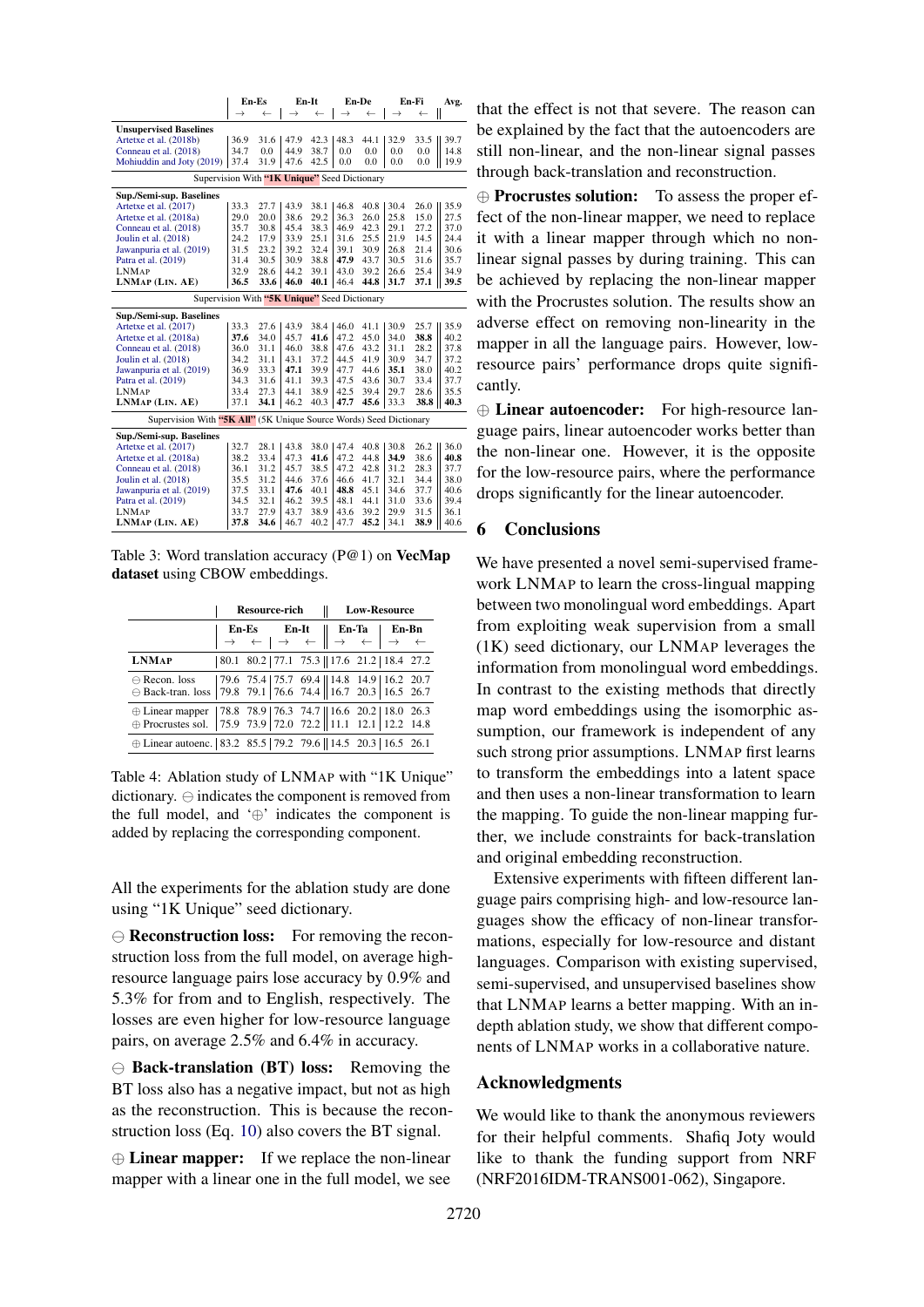#### References

- <span id="page-9-11"></span>David Alvarez-Melis and Tommi Jaakkola. 2018. [Gromov-wasserstein alignment of word embedding](http://aclweb.org/anthology/D18-1214) [spaces.](http://aclweb.org/anthology/D18-1214) In *Proceedings of the 2018 Conference on Empirical Methods in Natural Language Processing*, pages 1881–1890. Association for Computational Linguistics.
- <span id="page-9-4"></span>Mikel Artetxe, Gorka Labaka, and Eneko Agirre. 2016. [Learning principled bilingual mappings of word em](https://aclweb.org/anthology/D16-1250)[beddings while preserving monolingual invariance.](https://aclweb.org/anthology/D16-1250) In *Proceedings of the 2016 Conference on Empirical Methods in Natural Language Processing*, pages 2289–2294, Austin, Texas. Association for Computational Linguistics.
- <span id="page-9-5"></span>Mikel Artetxe, Gorka Labaka, and Eneko Agirre. 2017. [Learning bilingual word embeddings with \(almost\)](http://aclweb.org/anthology/P17-1042) [no bilingual data.](http://aclweb.org/anthology/P17-1042) In *Proceedings of the 55th Annual Meeting of the Association for Computational Linguistics (Volume 1: Long Papers)*, pages 451–462, Vancouver, Canada. Association for Computational Linguistics.
- <span id="page-9-6"></span>Mikel Artetxe, Gorka Labaka, and Eneko Agirre. 2018a. [Generalizing and improving bilingual word](https://www.aaai.org/ocs/index.php/AAAI/AAAI18/paper/view/16935) [embedding mappings with a multi-step framework](https://www.aaai.org/ocs/index.php/AAAI/AAAI18/paper/view/16935) [of linear transformations.](https://www.aaai.org/ocs/index.php/AAAI/AAAI18/paper/view/16935) In *Proceedings of the Thirty-Second AAAI Conference on Artificial Intelligence*, pages 5012–5019.
- <span id="page-9-9"></span>Mikel Artetxe, Gorka Labaka, and Eneko Agirre. 2018b. [A robust self-learning method for fully un](https://www.aclweb.org/anthology/P18-1073/)[supervised cross-lingual mappings of word embed](https://www.aclweb.org/anthology/P18-1073/)[dings.](https://www.aclweb.org/anthology/P18-1073/) In *ACL*.
- <span id="page-9-2"></span>Mikel Artetxe, Gorka Labaka, Eneko Agirre, and Kyunghyun Cho. 2018c. [Unsupervised neural ma](https://openreview.net/pdf?id=Sy2ogebAW)[chine translation.](https://openreview.net/pdf?id=Sy2ogebAW) In *Proceedings of the Sixth International Conference on Learning Representations*.
- <span id="page-9-7"></span>Antonio Valerio Miceli Barone. 2016. [Towards cross](https://doi.org/10.18653/v1/W16-1614)[lingual distributed representations without parallel](https://doi.org/10.18653/v1/W16-1614) [text trained with adversarial autoencoders.](https://doi.org/10.18653/v1/W16-1614) In *Proceedings of the 1st Workshop on Representation Learning for NLP*, pages 121–126. Association for Computational Linguistics.
- <span id="page-9-16"></span>Piotr Bojanowski, Edouard Grave, Armand Joulin, and Tomas Mikolov. 2017. [Enriching word vectors with](https://www.aclweb.org/anthology/Q17-1010.pdf) [subword information.](https://www.aclweb.org/anthology/Q17-1010.pdf) *Transactions of the Association for Computational Linguistics*, 5:135–146.
- <span id="page-9-8"></span>Alexis Conneau, Guillaume Lample, Marc'Aurelio Ranzato, Ludovic Denover, and Hervé Jégou. 2018. [Word translation without parallel data.](https://openreview.net/forum?id=H196sainb) In *International Conference on Learning Representations (ICLR)*.
- <span id="page-9-17"></span>Georgiana Dinu, Angeliki Lazaridou, and Marco Baroni. 2015. [Improving zero-shot learning by mitigat](https://arxiv.org/abs/1412.6568)[ing the hubness problem.](https://arxiv.org/abs/1412.6568) In *ICLR, Workshop track*.
- <span id="page-9-14"></span>Yerai Doval, Jose Camacho-Collados, Luis Espinosa ´ Anke, and Steven Schockaert. 2019. [On the](https://arxiv.org/abs/1908.07742)

[robustness of unsupervised and semi-supervised](https://arxiv.org/abs/1908.07742) [cross-lingual word embedding learning.](https://arxiv.org/abs/1908.07742) *ArXiv*, abs/1908.07742.

- <span id="page-9-0"></span>Geert Heyman, Ivan Vulić, and Marie-Francine Moens. 2017. [Bilingual lexicon induction by learning to](https://www.aclweb.org/anthology/E17-1102) [combine word-level and character-level representa](https://www.aclweb.org/anthology/E17-1102)[tions.](https://www.aclweb.org/anthology/E17-1102) In *Proceedings of the 15th Conference of the European Chapter of the Association for Computational Linguistics: Volume 1, Long Papers*, pages 1085–1095, Valencia, Spain. Association for Computational Linguistics.
- <span id="page-9-10"></span>Yedid Hoshen and Lior Wolf. 2018. [Non-adversarial](http://aclweb.org/anthology/D18-1043) [unsupervised word translation.](http://aclweb.org/anthology/D18-1043) In *Proceedings of the 2018 Conference on Empirical Methods in Natural Language Processing*, pages 469–478. Association for Computational Linguistics.
- <span id="page-9-19"></span>Pratik Jawanpuria, Arjun Balgovind, Anoop Kunchukuttan, and Bamdev Mishra. 2019. [Learn](https://www.aclweb.org/anthology/Q19-1007.pdf)[ing multilingual word embeddings in latent metric](https://www.aclweb.org/anthology/Q19-1007.pdf) [space: a geometric approach.](https://www.aclweb.org/anthology/Q19-1007.pdf) *Transaction of the Association for Computational Linguistics (TACL)*, 7:107–120.
- <span id="page-9-15"></span>Armand Joulin, Piotr Bojanowski, Tomas Mikolov, Hervé Jégou, and Edouard Grave. 2018. [Loss in](https://doi.org/10.18653/v1/D18-1330) [translation: Learning bilingual word mapping with](https://doi.org/10.18653/v1/D18-1330) [a retrieval criterion.](https://doi.org/10.18653/v1/D18-1330) In *Proceedings of the 2018 Conference on Empirical Methods in Natural Language Processing*, pages 2979–2984, Brussels, Belgium. Association for Computational Linguistics.
- <span id="page-9-1"></span>Guillaume Lample, Myle Ott, Alexis Conneau, Ludovic Denoyer, and Marc'Aurelio Ranzato. 2018. [Phrase-based & neural unsupervised machine trans](https://doi.org/10.18653/v1/D18-1549)[lation.](https://doi.org/10.18653/v1/D18-1549) In *Proceedings of the 2018 Conference on Empirical Methods in Natural Language Processing*, pages 5039–5049, Brussels, Belgium. Association for Computational Linguistics.
- <span id="page-9-3"></span>Tomas Mikolov, Quoc V. Le, and Ilya Sutskever. 2013a. [Exploiting similarities among languages for ma](http://arxiv.org/abs/1309.4168)[chine translation.](http://arxiv.org/abs/1309.4168) *CoRR*, abs/1309.4168.
- <span id="page-9-18"></span>Tomas Mikolov, Ilya Sutskever, Kai Chen, Greg S Corrado, and Jeff Dean. 2013b. [Distributed representa](http://papers.nips.cc/paper/5021-distributed-representations-of-words-and-phrases-and-their-compositionality.pdf)[tions of words and phrases and their compositional](http://papers.nips.cc/paper/5021-distributed-representations-of-words-and-phrases-and-their-compositionality.pdf)[ity.](http://papers.nips.cc/paper/5021-distributed-representations-of-words-and-phrases-and-their-compositionality.pdf) In *Advances in Neural Information Processing Systems 26*, pages 3111–3119. Curran Associates, Inc.
- <span id="page-9-12"></span>Tasnim Mohiuddin and Shafiq Joty. 2019. [Revisiting](https://doi.org/10.18653/v1/N19-1386) [adversarial autoencoder for unsupervised word trans](https://doi.org/10.18653/v1/N19-1386)[lation with cycle consistency and improved train](https://doi.org/10.18653/v1/N19-1386)[ing.](https://doi.org/10.18653/v1/N19-1386) In *Proceedings of the 2019 Conference of the North American Chapter of the Association for Computational Linguistics: Human Language Technologies, Volume 1 (Long and Short Papers)*, pages 3857–3867, Minneapolis, Minnesota. Association for Computational Linguistics.
- <span id="page-9-13"></span>Tasnim Mohiuddin and Shafiq Joty. 2020. [Unsuper](https://doi.org/10.1162/coli_a_00374)[vised word translation with adversarial autoencoder.](https://doi.org/10.1162/coli_a_00374) *Computational Linguistics*, 46(2):257–288.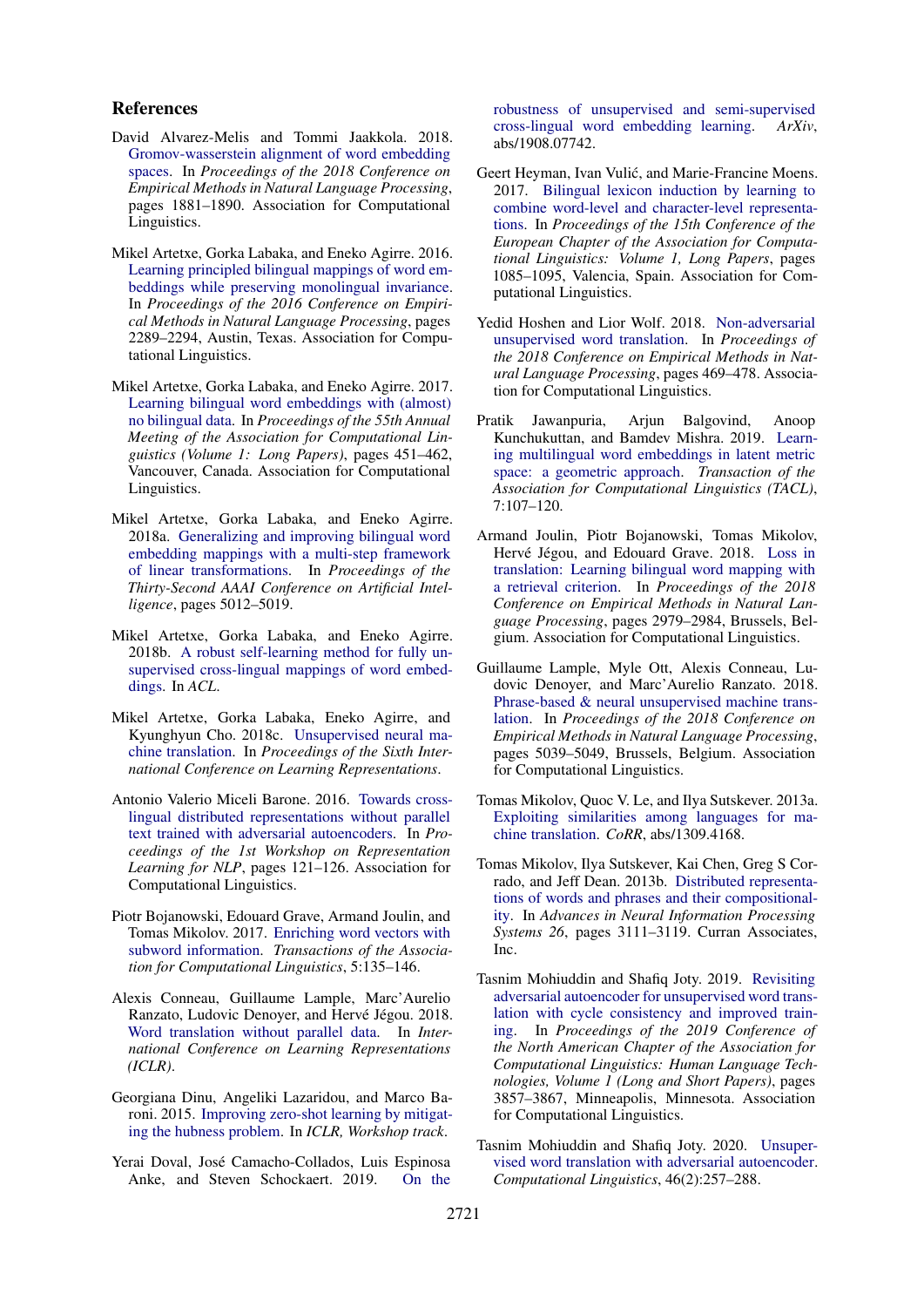- <span id="page-10-10"></span>Ndapa Nakashole and Raphael Flauger. 2018. [Charac](https://doi.org/10.18653/v1/P18-2036)[terizing departures from linearity in word translation.](https://doi.org/10.18653/v1/P18-2036) In *Proceedings of the 56th Annual Meeting of the Association for Computational Linguistics (Volume 2: Short Papers)*, pages 221–227, Melbourne, Australia. Association for Computational Linguistics.
- <span id="page-10-6"></span>Aitor Ormazabal, Mikel Artetxe, Gorka Labaka, Aitor Soroa, and Eneko Agirre. 2019. [Analyzing the lim](https://doi.org/10.18653/v1/P19-1492)[itations of cross-lingual word embedding mappings.](https://doi.org/10.18653/v1/P19-1492) In *Proceedings of the 57th Annual Meeting of the Association for Computational Linguistics*, pages 4990–4995, Florence, Italy. Association for Computational Linguistics.
- <span id="page-10-8"></span>Barun Patra, Joel Ruben Antony Moniz, Sarthak Garg, Matthew R. Gormley, and Graham Neubig. 2019. [Bilingual lexicon induction with semi-supervision](https://doi.org/10.18653/v1/P19-1018) [in non-isometric embedding spaces.](https://doi.org/10.18653/v1/P19-1018) In *Proceedings of the 57th Annual Meeting of the Association for Computational Linguistics*, pages 184–193, Florence, Italy. Association for Computational Linguistics.
- <span id="page-10-1"></span>Sebastian Ruder, Anders Søgaard, and Ivan Vulić. 2019. Unsupervised cross-lingual representation learning. In *Proceedings of ACL 2019, Tutorial Abstracts*, pages 31–38.
- <span id="page-10-2"></span>Samuel L. Smith, David H. P. Turban, Steven Hamblin, and Nils Y. Hammerla. 2017. [Offline bilingual word](http://arxiv.org/abs/1702.03859) [vectors, orthogonal transformations and the inverted](http://arxiv.org/abs/1702.03859) [softmax.](http://arxiv.org/abs/1702.03859) In *International Conference on Learning Representations (ICLR)*.
- <span id="page-10-7"></span>Anders Søgaard, Sebastian Ruder, and Ivan Vulić. 2018. [On the limitations of unsupervised bilingual](http://aclweb.org/anthology/P18-1072) [dictionary induction.](http://aclweb.org/anthology/P18-1072) In *Proceedings of the 56th Annual Meeting of the Association for Computational Linguistics (Volume 1: Long Papers)*, pages 778– 788. Association for Computational Linguistics.
- <span id="page-10-9"></span>Anders Søgaard, Ivan Vulić, Sebastian Ruder, and Manaal Faruqui. 2019. *Cross-Lingual Word Embeddings*. Synthesis Lectures on Human Language Technologies. Morgan & Claypool.
- <span id="page-10-5"></span>Ivan Vulić, Goran Glavaš, Roi Reichart, and Anna Korhonen. 2019. [Do we really need fully unsuper](https://doi.org/10.18653/v1/D19-1449)[vised cross-lingual embeddings?](https://doi.org/10.18653/v1/D19-1449) In *Proceedings of the 2019 Conference on Empirical Methods in Natural Language Processing and the 9th International Joint Conference on Natural Language Processing (EMNLP-IJCNLP)*, pages 4406–4417, Hong Kong, China. Association for Computational Linguistics.
- <span id="page-10-0"></span>Ivan Vulić and Marie-Francine Moens. 2015. [Monolin](https://doi.org/10.1145/2766462.2767752)[gual and cross-lingual information retrieval models](https://doi.org/10.1145/2766462.2767752) [based on \(bilingual\) word embeddings.](https://doi.org/10.1145/2766462.2767752) In *Proceedings of the 38th International ACM SIGIR Conference on Research and Development in Information Retrieval*, SIGIR '15, pages 363–372, New York, NY, USA. ACM.
- <span id="page-10-4"></span>Ruochen Xu, Yiming Yang, Naoki Otani, and Yuexin Wu. 2018. [Unsupervised cross-lingual transfer of](http://aclweb.org/anthology/D18-1268) [word embedding spaces.](http://aclweb.org/anthology/D18-1268) In *Proceedings of the 2018 Conference on Empirical Methods in Natural Language Processing*, pages 2465–2474. Association for Computational Linguistics.
- <span id="page-10-3"></span>Meng Zhang, Yang Liu, Huanbo Luan, and Maosong Sun. 2017. [Adversarial training for unsupervised](https://doi.org/10.18653/v1/P17-1179) [bilingual lexicon induction.](https://doi.org/10.18653/v1/P17-1179) In *Proceedings of the 55th Annual Meeting of the Association for Computational Linguistics (Volume 1: Long Papers)*, pages 1959–1970. Association for Computational Linguistics.

# A Appendix

#### A.1 Reproducibility Settings

- Computing infrastructure Linux machine with a single GTX 1080 Ti GPU
- PyTorch version 1.2.0
- CUDA version 10.0
- cuDNN version 7.6.0
- Average runtime 15-20 minutes

# A.2 Optimal Hyperparameters

| <b>Hyperparameter</b> | Value   |
|-----------------------|---------|
| Encoder               |         |
| #layers               | 3       |
| input dim             | 300     |
| hidden dim            | 350-400 |
| output dim            | 350-400 |
| hidden non-linearity  | PReLU   |
| output non-linearity  | linear  |
| Decoder               |         |
| #layers               | 3       |
| input dim             | 350-400 |
| hidden dim            | 350-400 |
| output dim            | 300     |
| hidden non-linearity  | PReLU   |
| output non-linearity  | tanh    |

Table 5: Optimal hyper-parameter settings for autoencoder.